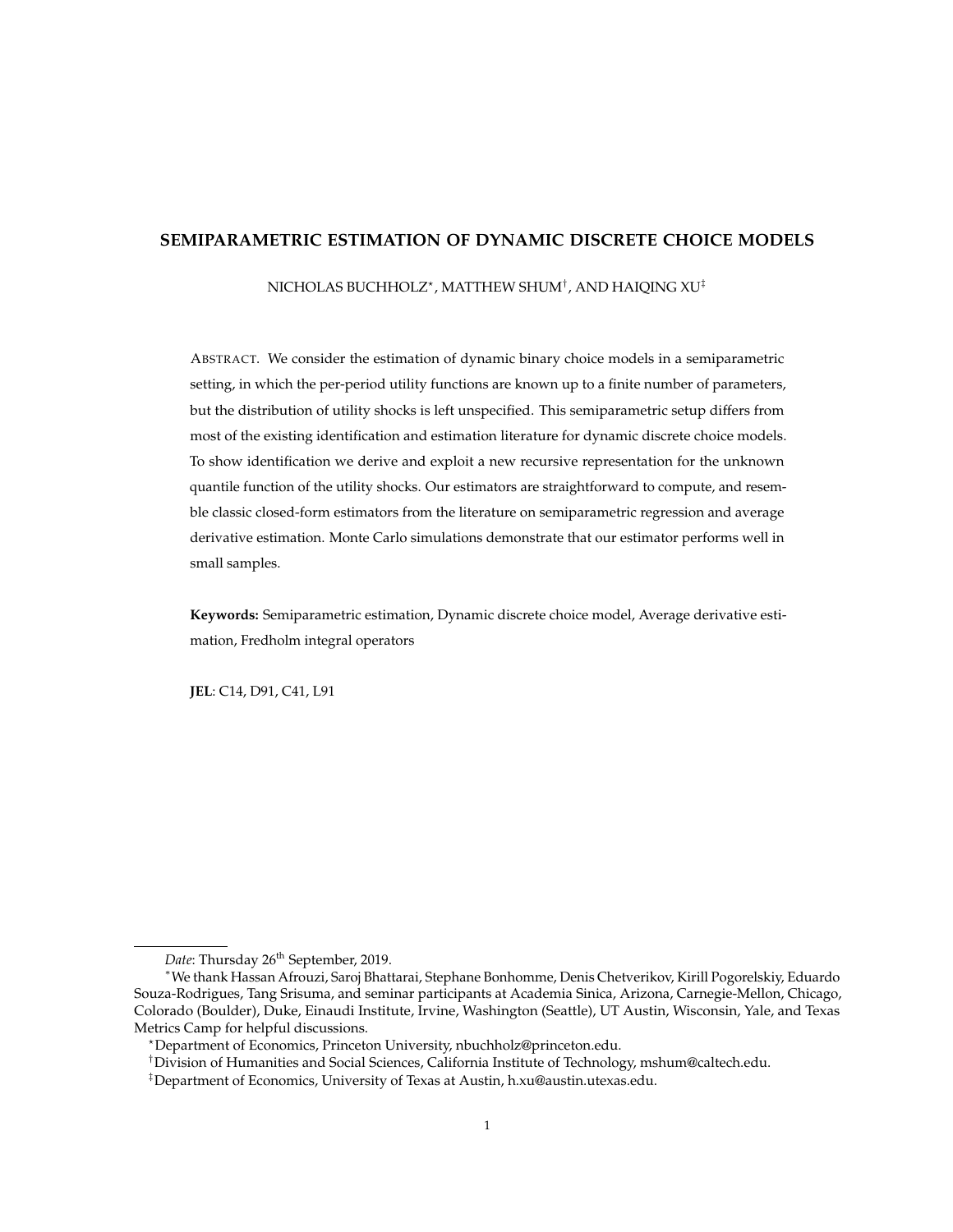## 1. INTRODUCTION

The dynamic discrete choice (DDC) framework, pioneered by [Wolpin](#page-25-0) [\(1984\)](#page-25-0), [Pakes](#page-25-1) [\(1986\)](#page-25-1), [Rust](#page-25-2) [\(1987,](#page-25-2) [1994\)](#page-25-3), has gradually become the workhorse model for modelling dynamic decision processes in structural econometrics. Such models, which can be considered an extension of McFadden's [1978;](#page-25-4) [1980](#page-25-5) classic random utility model to a dynamic decision setting, have been used to model a variety of economic phenomenon ranging from labor and health economics to industrial organization, public finance, and political economy. More recently, the DDC framework has also been the starting point for the empirical dynamic games literature in industrial organization.

In this paper, we consider identification and estimation of a class of semiparametric dynamic binary choice models in which the utility indices are parametrically specified (as a linear index of observed variables) but the shock distribution is left unspecified. Since the utility shocks are typically interpreted as idiosyncratic and unpredictable shocks to preferences, which cause agents' choices to vary over time even under largely unchanging economic environments, it is reasonable to leave their distribution unspecified. We study conditions under which the model structure (consisting of the finite-dimensional parameters in the utility indices, and the infinitedimensional nonparametric shock distribution) is identified. Our identification argument is constructive, and we propose an estimator based upon it.

The semiparametric DDC framework that we focus on in this paper is novel relative to most of the existing literature on the identification and estimation of DDC models, which considers the case where the utility shocks are fully (parametrically) specified. This reflects an important result in [Magnac and Thesmar](#page-24-0) [\(2002\)](#page-24-0), who argue that in these models, the single-period utility indices for the choices are (nonparametrically) identifiable only when the distribution of the utility shocks is completely specified. Based on this "impossibility" result, many recent estimators for and applications of DDC models have considered a structure in which the single-period utility indices are left unspecified, but the utility shock distribution is fully specified (and usually logistic, leading to the convenient multinomial logit choice probabilities).

For identification, we derive a new recursive representation for the unknown quantile function of the utility shocks. Accordingly, we obtain a single-index representation for the conditional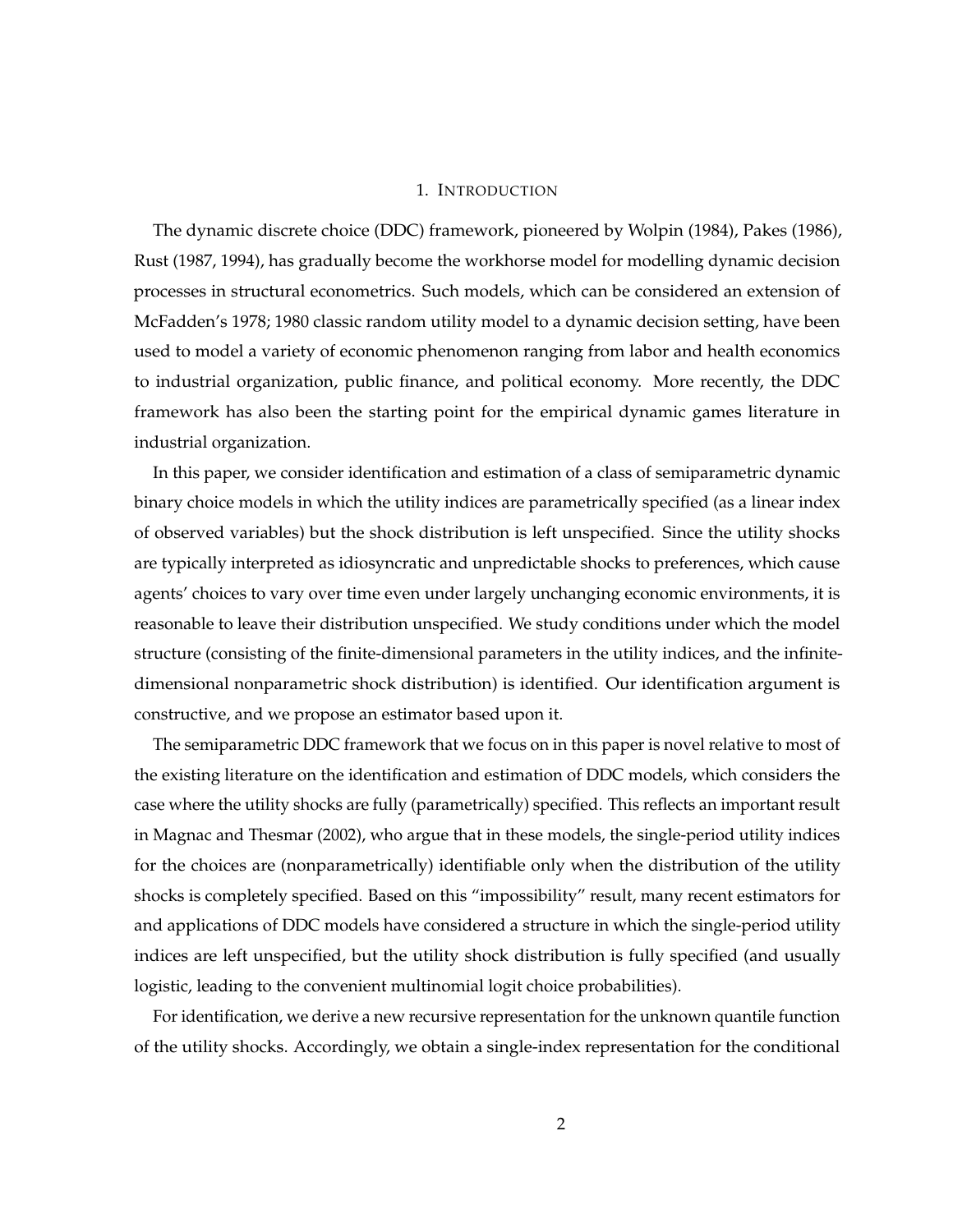choice probabilities in the model, which permits us to estimate the model using classic estimators from the existing semiparametric binary choice model literature. Specifically, we use Powell, Stock and Stoker's [\(1989,](#page-25-6)PSS) kernel-based average-derivative estimator; we show that, under additional mild conditions, our estimator has the same asymptotic properties as PSS's original estimator (which was applied to static discrete-choice models). Moreover, this estimator is computationally quite simple because it can be expressed in closed-form. Monte Carlo simulations demonstrate that our estimator performs well in small samples.

1.1. **Literature.** This paper builds upon several strands in the existing literature. The semiparametric binary choice literature (e.g. [Manski](#page-24-1) [\(1975,](#page-24-1) [1985\)](#page-24-2), [Powell, Stock, and Stoker](#page-25-6) [\(1989\)](#page-25-6), [Ichimura and Lee](#page-24-3) [\(1991\)](#page-24-3), [Horowitz](#page-24-4) [\(1992\)](#page-24-4), and [Lewbel](#page-24-5) [\(1998\)](#page-24-5), among many others) is an important antecedent. There is a substantive difference, however: because these papers focus on a static model, the shock distribution is treated as a nuisance element. As such, estimation of these shocks is not considered. $^1$  In contrast, the shock distribution in a dynamic model must be estimated since it affects the beliefs that decision makers have regarding their future payoffs. Hence, the need to estimate both the utility parameters as well as the shock distribution represents an important point of divergence between our paper and the previous semiparametric discrete choice literature; nevertheless, as we will point out, the estimators we propose take a very similar form to the estimators in these papers.

[Srisuma and Linton](#page-25-7) [\(2012\)](#page-25-7) pioneered the use of the theory of type 2 integral equations for estimating dynamic discrete-choice models. We show that, besides the Bellman equation, other structural relations in the dynamic model also take the form of type 2 integral equations. In particular, when viewed as a function of the choice probability, the (unknown) quantile function for the utility shocks can also be recursively characterized, which is a key step in our identification and estimation procedure.

There is a growing literature on the identification of dynamic models in which the error distribution is left unspecified. [Aguirregabiria](#page-23-0) [\(2010\)](#page-23-0) shows the joint nonparametric identification of utilities and the shock distribution in a class of finite-horizon dynamic binary choice models. His identification argument relies on the existence of a final period in the decision problem,

 $1$ An exception is [Klein and Spady](#page-24-6) [\(1993\)](#page-24-6), who propose a semiparametric maximum likelihood procedure which jointly recovers the distribution of the unobservables and the slope parameters in the single index.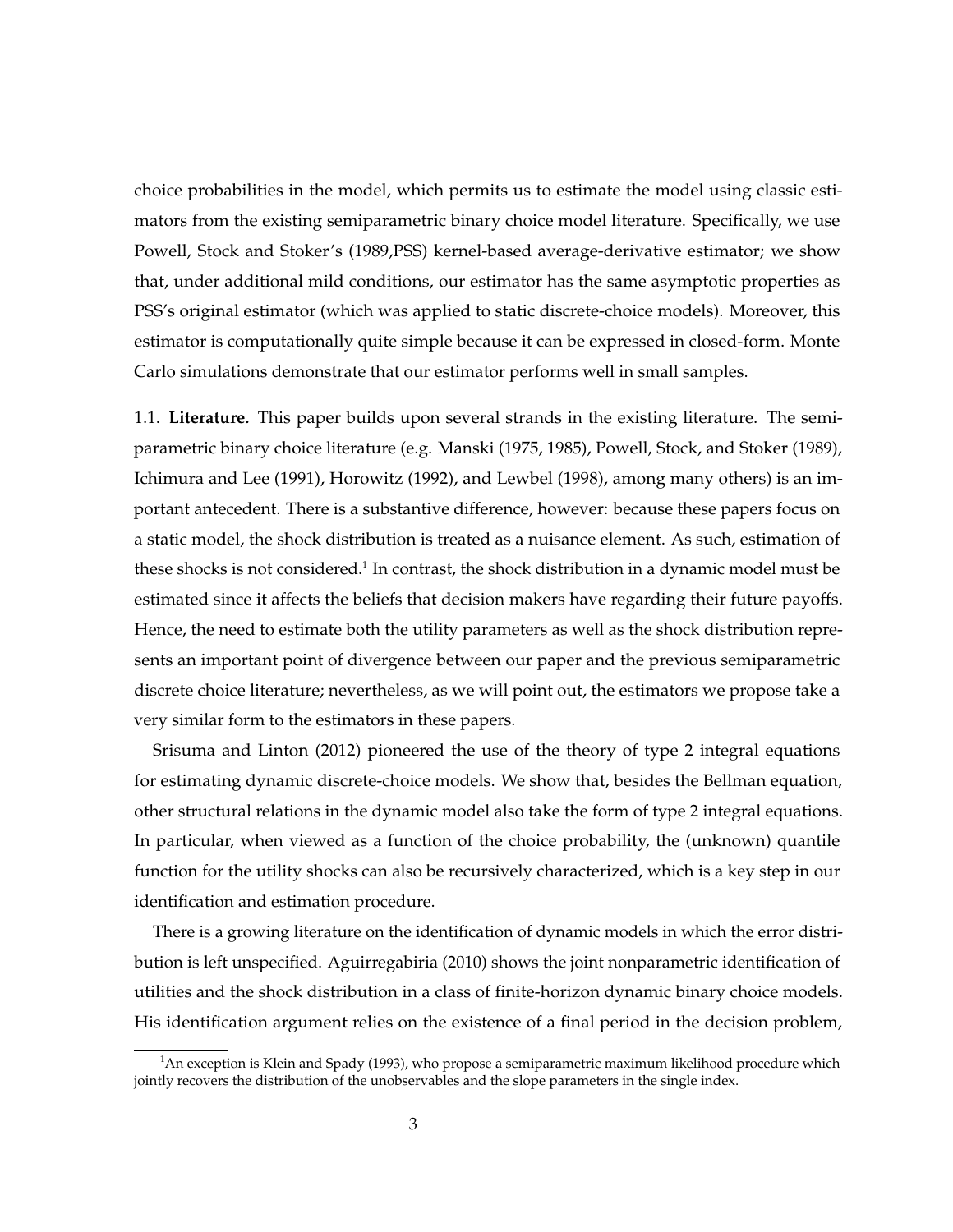and hence may not apply to infinite-horizon models as considered in this paper. [Blevins](#page-23-1) [\(2014\)](#page-23-1) considers a very general class of dynamic models in which agents can make both discrete and continuous choices, and the shock distribution can depend on some of the state variables. Under exclusion restrictions, he shows the nonparametric identification of both the per-period utility functions as well as the error distribution. [Norets and Tang](#page-25-8) [\(2014\)](#page-25-8) focus on the discrete state case, and derive (joint) bounds on the error distribution and per-period utilities which are consistent with an observed vector of choice probabilities. We consider the case with continuous state variables, and discuss nonparametric identification and estimation.<sup>2</sup> [Chen](#page-23-2) [\(2017\)](#page-23-2) considers the identification of dynamic models, and, as we do here, obtains estimators for the model parameters which resemble familiar estimators in the semiparametric discrete choice literature. His approach exploits exclusion restrictions (that is, that a subset of the state variables affect only current utility, but not agents' beliefs about future utilities).

What distinguishes our identification approach is that we do not rely on exclusion restrictions, but rather exploit the optimality conditions to derive a new recursive representation of the quantile function for the unobserved shocks in terms of observed quantities. This allows us to identify and estimate both the model parameters as well as the shock distribution and, furthermore, propose a cosed-form estimator for these quantities.<sup>3</sup>

## 2. SINGLE AGENT DYNAMIC BINARY CHOICE MODEL

Following [Rust](#page-25-2) [\(1987\)](#page-25-2), we consider a single–agent infinite-horizon binary decision problem. At each time period  $t$ , the agent observes state variables  $X_t \in \mathscr{S}_x \subseteq \mathbb{R}^k$ , and chooses a binary decision  $Y_t \in \{0, 1\}$  to maximize her expected utility. The per–period utility is given by

<span id="page-3-0"></span>
$$
u_t(Y_t, X_t, \epsilon_t) = \begin{cases} W_1(X_t)^\intercal \theta_1 + \epsilon_{1t}, & \text{if } Y_t = 1; \\ W_0(X_t)^\intercal \theta_0 + \epsilon_{0t}, & \text{if } Y_t = 0. \end{cases}
$$
 (1)

In the above,  $W_0(X_t)\,\in\,\mathbb{R}^{k_0}$  (resp.  $\,W_1(X_t)\,\in\,\mathbb{R}^{k_1})$  denotes known transformations of the state variables  $X_t$  which affect the per-period utility from choosing  $Y_t = 0$  (resp.  $Y_t = 1$ ),

 $2$ With a discrete state space, there can never be point identification when the error distribution has continuous support. When the state space is continuous, however, point identification is possible under some support conditions and a location–scale normalization on the error distribution, as we show.

 $3$ [Miessi Sanches, Silva, and Srisuma](#page-25-9) [\(2016\)](#page-25-9) and [Dearing](#page-23-3) [\(2019\)](#page-23-3) also propose closed-form estimators for DDC models, but their estimators require the researcher to specify the error distribution. Our estimator in contrast, allows the error distribution to be unknown and unspecified by the researcher.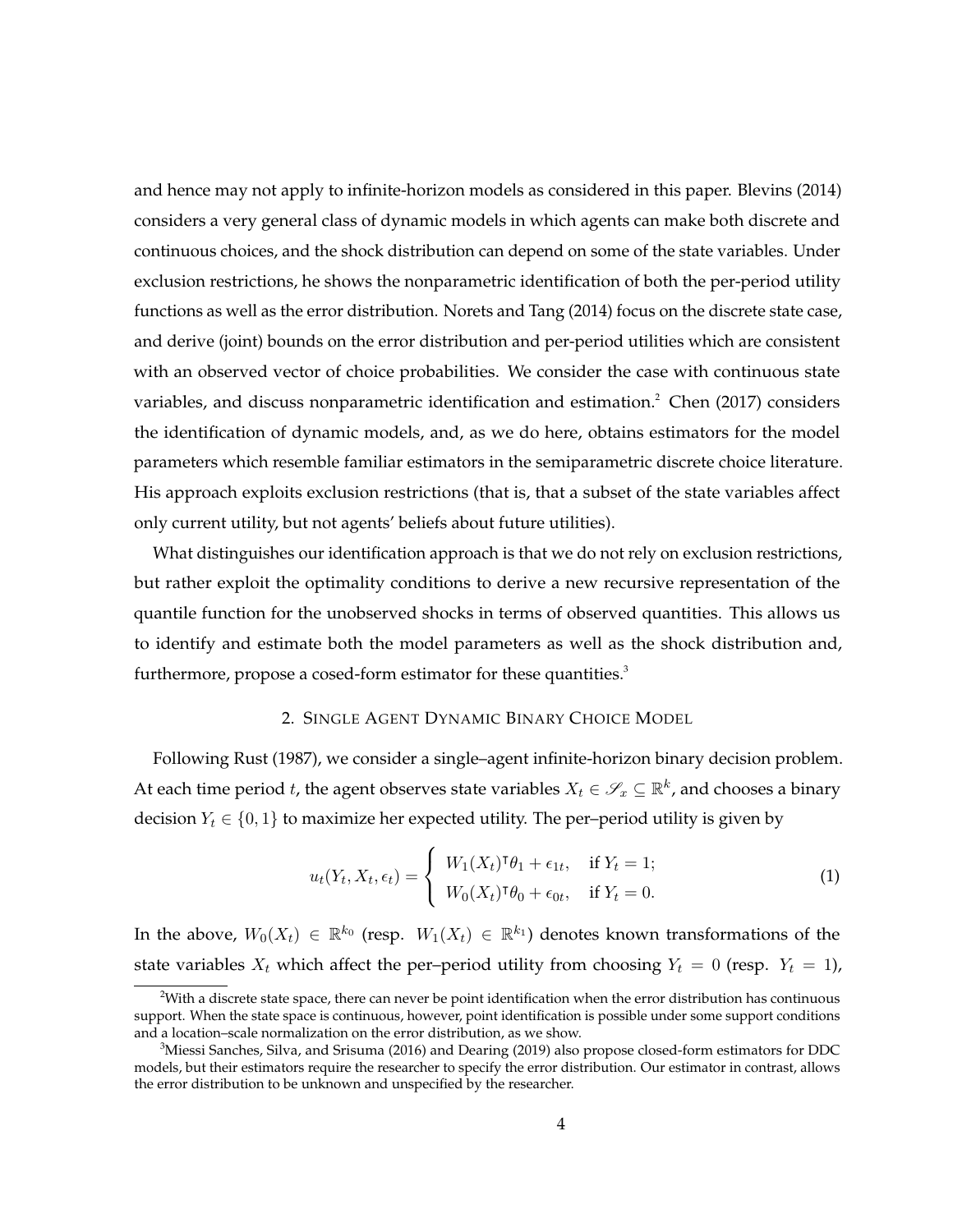and  $\epsilon_t \equiv (\epsilon_{0t},\epsilon_{1t})^\intercal \in \mathbb{R}^2$  are the agent's action-specific payoff shocks, which are observed by the agent but not by the econometrician. The structural parameters which are of interest are  $\theta_d \in \mathbb{R}^{k_d}$ , for  $d \in \{0,1\}$ , along with the distribution of the payoff shocks  $F_{\epsilon}$ . In what follows, let  $W(X) \equiv \{W_0(X), W_1(X)\}\$  denote the full set of transformed state variables at X. For notational simplicity, we will use the shorthand  $W_d$  for  $W_d(X)$  ( $d = 0, 1$ ) and suppress the explicit dependence upon the state variables  $X$  when possible.

This specification of the per-period utility functions in Eq. [\(1\)](#page-3-0), as single-indices of the transformed state variables  $W(X)$  encompasses a majority of the existing applications of dynamic discrete-choice models, and thus imposes little loss in generality. The utility of action 0 is not normalized to be zero for reasons discussed in [Norets and Tang](#page-25-8) [\(2014\)](#page-25-8). Moreover, let  $\beta \in (0,1)$ be the discount factor, which is assumed to be known,<sup>4</sup> and  $f_{X_{t+1},\epsilon_{t+1}|X_t,\epsilon_t,Y_t}$  be the Markov transition probability density function that depends on the state variable as well as the decision.

The agent maximizes the expected discounted sum of the per-period payoffs:

$$
\max_{\{y_t, y_{t+1}, \ldots\}} \mathbb{E}\left\{\sum_{j=0}^{\infty} \beta^j u_{t+j}(y_{t+j}, X_{t+j}, \epsilon_{t+j}) | X_t, \epsilon_t\right\}
$$

We assume stationarity of the problem, which implies that the problem is invariant to the period t. Because of this, we can omit the  $t$  subscripts and use primes ( $\prime$ ) to denote next period values. Let  $V(X, \epsilon)$  be the value function given X and  $\epsilon$ . By Bellman's equation, the value function can be written as

$$
V(X,\epsilon) = \max_{y \in \{0,1\}} \left\{ u(y,X,\epsilon) + \beta \mathbb{E}[V(X',\epsilon')]X,\epsilon, Y = y] \right\},\,
$$

and then the agent's optimal decision is a stationary Markov process (see e.g. [Rust, 1987\)](#page-25-2), given by

$$
Y = \operatorname{argmax}_{y \in \{0,1\}} \left\{ u(y, X, \epsilon) + \beta \mathbb{E}[V(X', \epsilon')]X, \epsilon, Y = y] \right\}.
$$

Unlike much of the existing literature, we do not assume the distribution of the utility shocks  $(\epsilon_{0t}, \epsilon_{1t})$  to be known, but treat their distribution as a nuisance element for the estimation of  $\theta$ . In a dynamic setting, the distribution of utility shocks also plays the role of agents' beliefs about

<sup>&</sup>lt;sup>4</sup>The assumption that  $\beta$  is known is commonplace in the applied DDC literature. See [Magnac and Thesmar](#page-24-0) [\(2002\)](#page-24-0) and [Fang and Wang](#page-23-4) [\(2015\)](#page-23-4), among others, for discussion on the identifiability of  $\beta$ .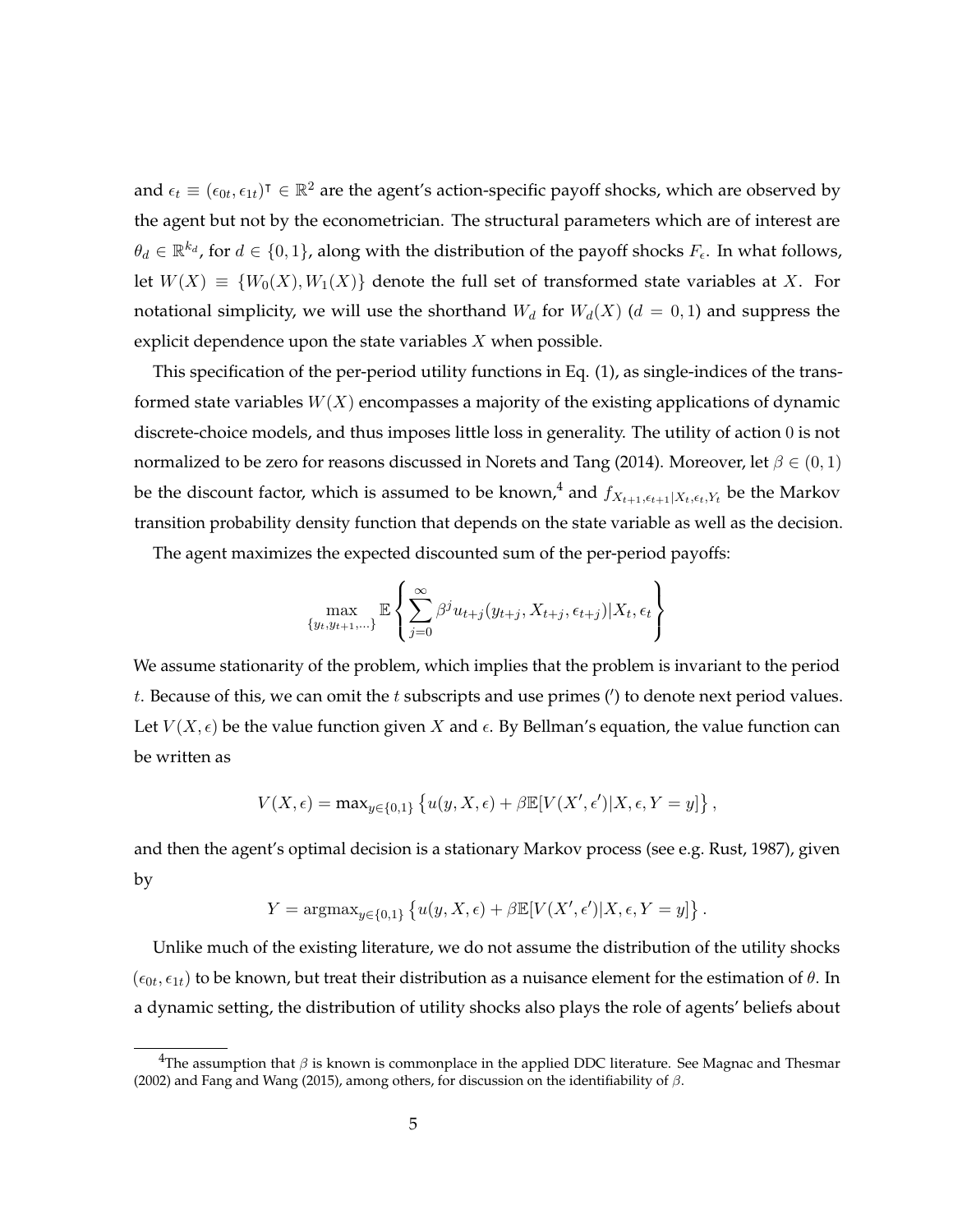the future evolution of state variables (i.e. they are a component in the transition probabilities  $f_{X',\epsilon'|X,\epsilon,Y}$ ) and hence parametric assumptions on this distribution are not innocuous.

2.1. **Characterization of the value function.** In this subsection, we characterize the value function  $V(X, \epsilon)$  and the expected value function given X, i.e.,  $V^e(X) \equiv \mathbb{E}[V(X, \epsilon)|X]$ . Both value functions are useful to characterize the optimal path in our dynamic model. Let  $F_A$  and  $F_{A|B}$ denote the CDF and the conditional CDF for generic random variables A and B, respectively.

<span id="page-5-0"></span>**Assumption A** (Conditional Independence Assumption)**.** *The transition probability satisfies the* following condition:  $F_{X',\epsilon'|X,\epsilon,Y} = F_{\epsilon'} \times F_{X'|X,Y}$ . Moreover,  $F_{\epsilon'} = F_{\epsilon}$ .

Assumption [A](#page-5-0) is strong, as it establishes that the shocks  $\epsilon$  are fully independent of the observed state variables  $X^5$ 

Under assumption [A,](#page-5-0) the value function can be written as

$$
V(X,\epsilon) = \max\left\{W_1^{\mathsf{T}}\theta_1 + \epsilon_1 + \beta \mathbb{E}[V(X',\epsilon')]X, Y = 1], W_0^{\mathsf{T}}\theta_0 + \epsilon_0 + \beta \mathbb{E}[V(X',\epsilon')]X, Y = 0\right\}.
$$

Let  $\eta = \epsilon_0 - \epsilon_1$ . Then the optimal decision maximizing the value function can be written as

<span id="page-5-4"></span>
$$
Y = \mathbb{1}\{\eta \le \eta^*(X)\},\tag{2}
$$

where the cutoff  $\eta^*(X)$  is defined as

<span id="page-5-2"></span>
$$
\eta^*(X) \equiv W_1^{\mathsf{T}} \theta_1 - W_0^{\mathsf{T}} \theta_0 + \beta \left\{ \mathbb{E}[V(X', \epsilon') | X, Y = 1] - \mathbb{E}[V(X', \epsilon') | X, Y = 0] \right\}.
$$
 (3)

The starting point for our identification and estimation procedure is a key insight from [Srisuma and Linton](#page-25-7) [\(2012\)](#page-25-7) which relates an "ex-ante" (or expected) version of the Bellman equation to the mathematical theory of Fredholm integral equations. Let  $u^e(X)$  be the expected per–period utility conditional on  $X$ :

<span id="page-5-3"></span>
$$
u^e(X) \equiv \mathbb{E}(\epsilon_0) + W_1^{\mathsf{T}} \theta_1 \cdot F_{\eta}(\eta^*(X)) + W_0^{\mathsf{T}} \theta_0 \cdot [1 - F_{\eta}(\eta^*(X))] - \mathbb{E}\{\eta \cdot \mathbb{I}[\eta \le \eta^*(X)]\},\tag{4}
$$

where  $F_{\eta}$  is the CDF of  $\eta$ . Thus, the Bellman equation can be rewritten in an "ex-ante" form as

<span id="page-5-1"></span>
$$
V^{e}(X) = u^{e}(X) + \beta \cdot \mathbb{E}_{\eta^{*}}[V^{e}(X')|X]
$$
\n
$$
(5)
$$

 $5$ This rules out heteroskedasticity in the unobserved shocks, which is accommodated in other papers in the DDC literature (eg. [Magnac and Thesmar](#page-24-0) [\(2002\)](#page-24-0), [Aguirregabiria](#page-23-0) [\(2010\)](#page-23-0), [Blevins](#page-23-1) [\(2014\)](#page-23-1)).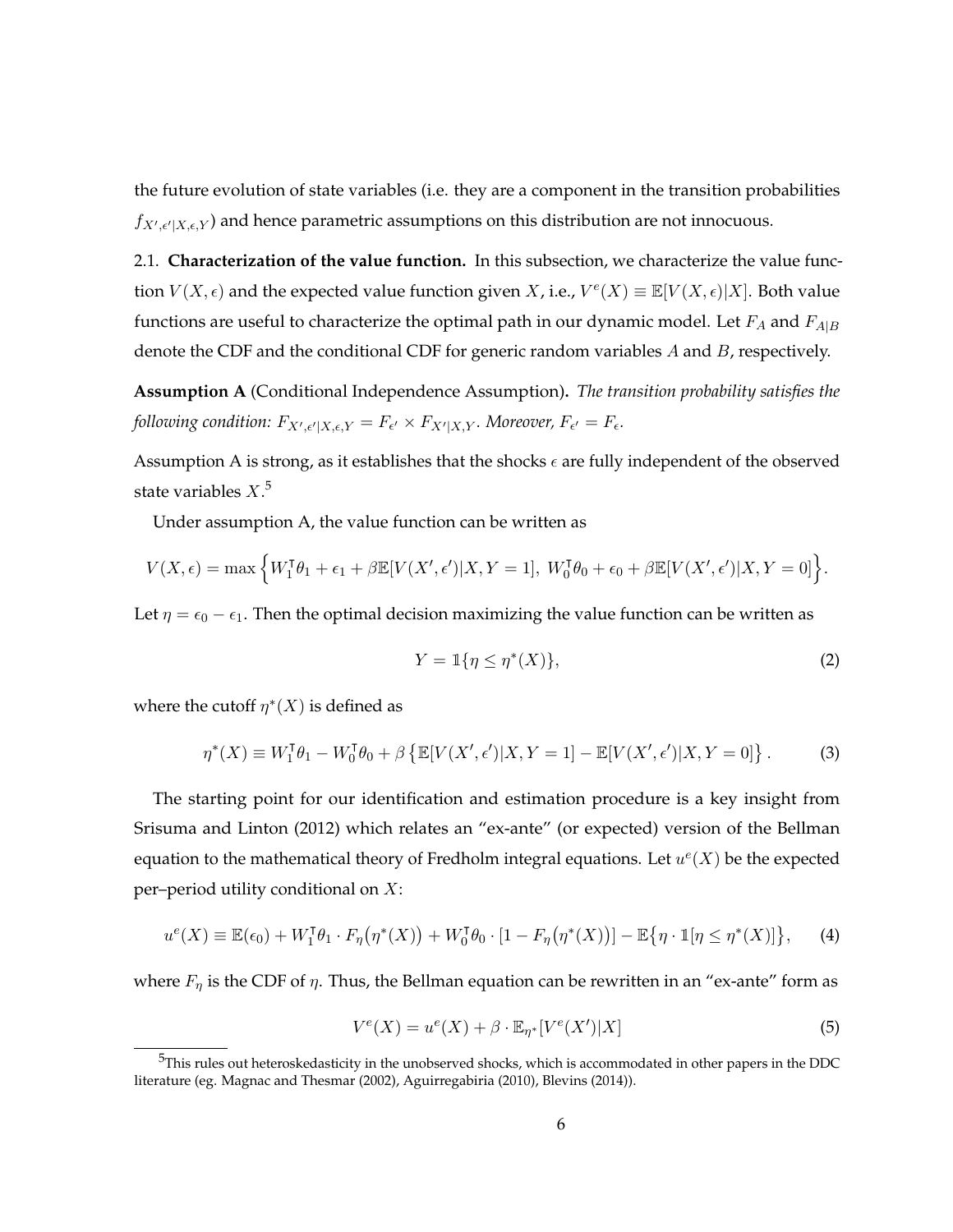where the notation  $\mathbb{E}_{\eta^*}$  makes explicit that the expectation is taken over  $f_{\eta^*}(X'|X)$ . This is the Markovian transition density for  $X$  along the optimal path, which is endogenous as it involves the optimal decision rule characterized by the optimal cutoffs  $\eta^*$ :

$$
f_{\eta^*}(X'|X) = [1 - F_{\eta}(\eta^*(X))]f_{X'|X,Y}(X'|X,Y=0) + F_{\eta}(\eta^*(X))f_{X'|X,Y}(X'|X,Y=1).
$$

Eq. [\(5\)](#page-5-1) is a Fredholm Integral Equation of the second kind (FIE–2); the solution to the integral solution provides an alternative characterization of the value function, as presented in the next Lemma.

<span id="page-6-2"></span>**Lemma 1.** [\(Srisuma and Linton](#page-25-7) [\(2012\)](#page-25-7).) *Suppose assumption [A](#page-5-0) holds, and also suppose that, for all*  $s\geq 1$ ,  $\mathbb{E}\big(\|W_d^{[s]}\big)$  $\frac{d}{dt}$   $\|X\| < \infty$  a.s.,  $^6$  where the superscript  $({}^{\rm [s]})$  denotes the s-period ahead value. Then

<span id="page-6-0"></span>
$$
V^{e}(x) = u^{e}(x) + \beta \int_{\mathscr{S}_{X}} R^{*}(x', x; \beta) \cdot u^{e}(x') dx', \ \forall x \in \mathscr{S}_{X}, \tag{6}
$$

where  $R^*(x',x;\beta)=\sum_{s=1}^\infty \beta^{s-1} f_{X^{[s]}|X;\eta^*}(x'|x)$  is the resolvent kernel generated by the FIE eq. [\(5\)](#page-5-1).

Note that we use the superscripted  $X^{[s]}$  to denote the  $s$ -period ahead value of  $X$ , while the subscripted  $X_s$  denotes the value of X in period s. More succinctly, eq. [\(6\)](#page-6-0) can be rewritten as

<span id="page-6-1"></span>
$$
V^{e}(X) = u^{e}(X) + \sum_{s=1}^{\infty} \beta^{s} \cdot \mathbb{E}_{\eta^{*}}[u^{e}(X^{[s]})|X].
$$
 (7)

In operator notation, eq. [\(7\)](#page-6-1) denotes exactly the "forward integration" representation of the value function, which is familiar from many two-step procedures for estimating dynamic discrete choice models (see e.g. [Hotz and Miller, 1993;](#page-24-7) [Bajari, Benkard, and Levin, 2007;](#page-23-5) [Pakes, Ostrovsky,](#page-25-10) [and Berry, 2007;](#page-25-10) [Hong and Shum, 2010\)](#page-24-8). In the special case when the state variables  $X$  are finite and discrete-valued (taking  $k < \infty$  values), the Bellman equation is a system of linear equations which can be solved for the value function (cf. [Aguirregabiria and Mira, 2007;](#page-23-6) [Pesendorfer](#page-25-11) [and Schmidt-Dengler, 2008\)](#page-25-11) and in that case, the resolvent kernel is just the inverse matrix  $(I - \beta F_{X'|X;\eta^*})^{-1}$  where  $F_{X'|X;\eta^*}$  denotes the  $k \times k$  transition matrix for X along the optimal path. For notational convenience, in the remainder of this paper, we will omit the subscript of  $\eta^*$ referring to the optimal dynamic path.

<sup>&</sup>lt;sup>6</sup>This holds, for instance, when  $W_d(\cdot)$  are bounded functions.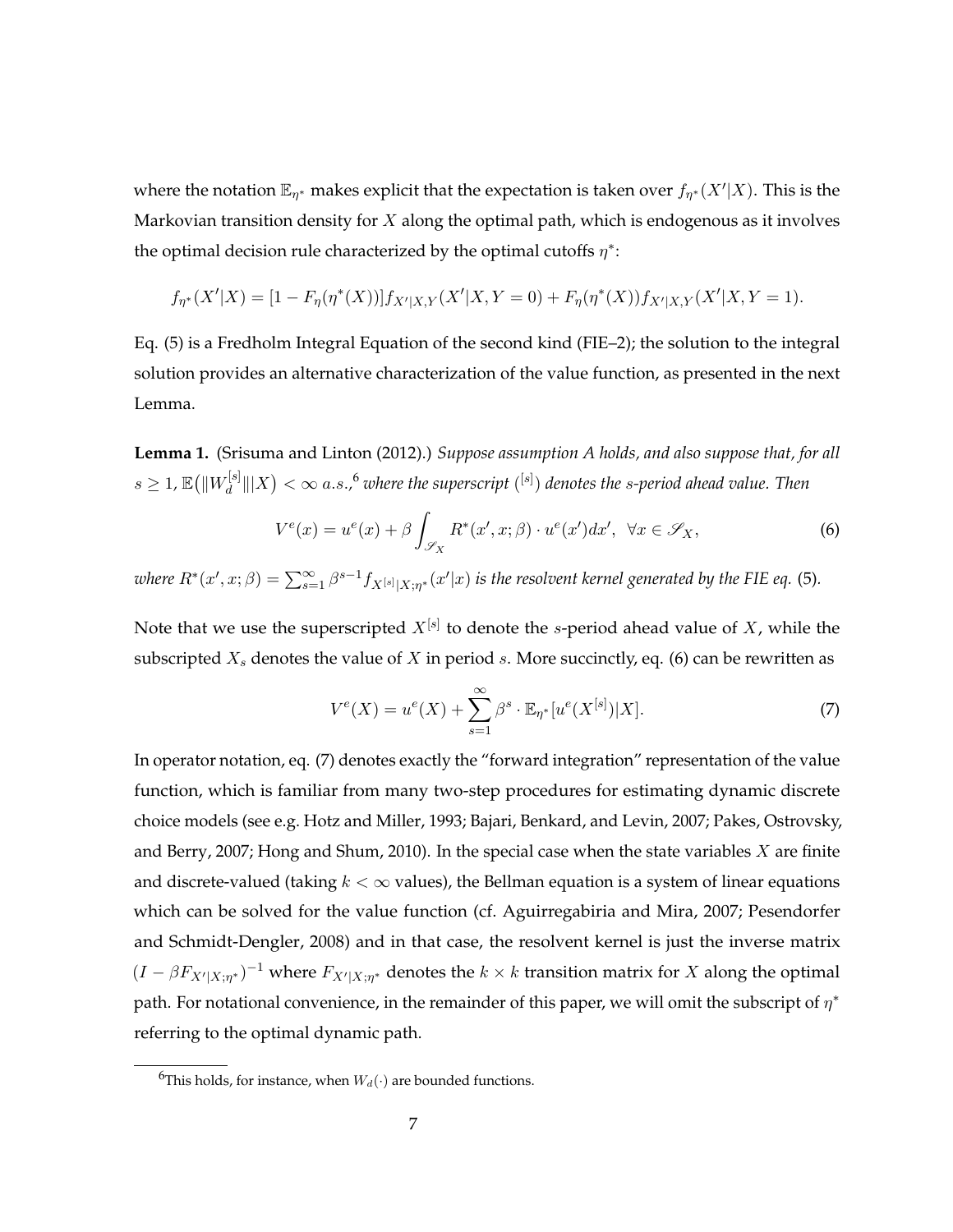For our semiparametric approach, these developments do not go far enough because they all rely on knowledge of the distribution of utility shocks,  $F_{\eta}$ . In the following, then, we build on these results to derive another Fredholm integral equation, which characterizes the quantile function of the utility shocks in terms of components which can be estimated directly from the data. This allows us to develop an estimator for dynamic models which do not require knowledge of  $F_n$ .

2.2. **Optimality Condition.** To characterize agents' optimal decisions, the key of our approach is to solve for the cutoff value  $\eta^*$  that depends on the state variables  $X$  (through the transformations  $W_1(X)$  and  $W_0(X)$ ). By using eq. [\(7\)](#page-6-1), along with Lemma [1,](#page-6-2) eq. [\(3\)](#page-5-2) becomes

$$
\eta^*(X) = W_1^{\mathsf{T}} \theta_1 - W_0^{\mathsf{T}} \theta_0 + \sum_{s=1}^{\infty} \beta^s \left\{ \mathbb{E}[u^e(X^{[s]})|X,Y=1] - \mathbb{E}[u^e(X^{[s]})|X,Y=0] \right\}.
$$
 (8)

Moreover, let  $\phi_d(X) \equiv (-1)^{d+1} W_d + \sum_{s=1}^{\infty} \beta^s \Big\{ \mathbb{E} \big[ W_d^{[s]} \big]$  $\frac{d}{d}\mathbb{1}_{Y^{[s]}=d}|X,Y=1\big]-\mathbb{E}\big[W^{[s]}_d\big]$  $\frac{d}{d} \mathbb{1}_{Y^{[s]}=d} | X, Y =$ 0]  $\}$ . Then, it follows from [\(4\)](#page-5-3),

$$
\eta^*(X) = \phi^{\mathsf{T}}(X) \cdot \theta
$$
  
 
$$
- \sum_{s=1}^{\infty} \beta^s \left\{ \mathbb{E} \left[ \eta^{[s]} \mathbb{1} (\eta^{[s]} \le \eta^*(X^{[s]})) \big| X, Y = 1 \right] - \mathbb{E} \left[ \eta^{[s]} \mathbb{1} (\eta^{[s]} \le \eta^*(X^{[s]})) \big| X, Y = 0 \right] \right\}, \tag{9}
$$

where  $\phi(X) = (\phi_0^{\dagger})$  $\mathcal{J}_0^{\intercal}(X), \phi_1^{\intercal}(X))^{\intercal}$  and  $\theta = (\theta_0^{\intercal})$  $_0^{\text{T}}, θ_1^{\text{T}}$ )<sup>T</sup>.

Eq. [\(9\)](#page-7-0) characterizes the optimal decision rule in the single–agent infinite-horizon binary decision problem. Alternatively, we can rewrite it using a resolvent kernel:

<span id="page-7-0"></span>
$$
\eta^*(x) = \phi^{\mathsf{T}}(x) \cdot \theta - \beta \int_{\mathscr{S}_X} \mathbb{E}[\eta' \cdot \mathbb{1}(\eta' \le \eta^*(x')] \cdot g(x', x; \beta) dx', \quad \forall x \in \mathscr{S}_X,
$$

where  $g(x', x; \beta) = \sum_{s=1}^{\infty} \beta^{s-1} [f_{X^{[s]}|X,Y}(x'|x, 1) - f_{X^{[s]}|X,Y}(x'|x, 0)].$  Given the structural parameters  $\theta_0$ ,  $\theta_1$ ,  $F_\eta$  and  $f_{X'|X,Y}$ , in principle one can solve the threshold  $\eta^*(\cdot).^{7}$ 

<sup>&</sup>lt;sup>7</sup>However, if one were to use this equation to solve for  $\eta^*(\cdot)$  via simulation or computation,  $g(x', x; \beta)$  also contains  $\eta^*(\cdot)$  implicitly through the transition density  $f_{X^{[s]}|X,Y}(\cdot|\cdot,\cdot)$ .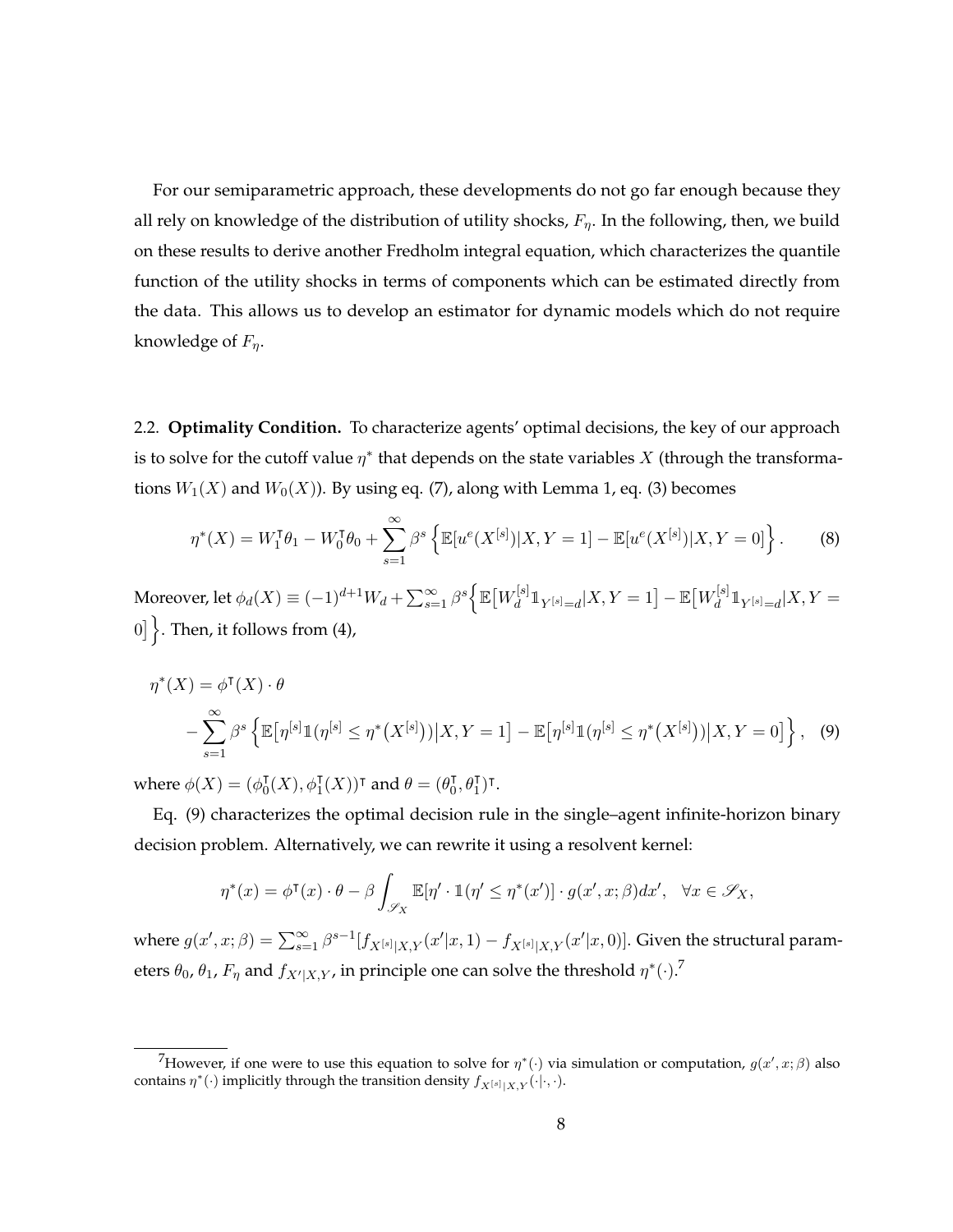## 3. IDENTIFICATION

Next, we develop an identification strategy that does not involve solving for the optimal decision in the dynamic decision problem. To clarify ideas, we first provide identification of structural parameter  $\theta\in\Theta\subseteq\mathbb{R}^{k_\theta}$  (where  $k_\theta\equiv k_0\!+\!k_1)$  in a fully parametric model, i.e., assuming  $F_{\eta}$  is known. Then, we establish semiparametric identification of our model by a two–step approach: we first identify  $F_{\eta}$  up to the finite dimensional parameter  $\theta$ . In the second step, we represent the agent's choice by a single–index representation. Therefore, the identification of  $\theta$ follows the literature.

A key feature in our semiparametric identification is that we require (at least) one argument in the state variables  $X_t$  to have continuous variation, which is also the case in the semiparametric identification of the single–index binary response model in the static setting. See e.g. [Manski](#page-24-1) [\(1975\)](#page-24-1). Moreover, we show that the quantile function of  $F<sub>\eta</sub>$  is identified on the support of the agent's choice probabilities under a location–scale normalization. This result also corresponds to the findings in static binary response models.

Our identification of  $\theta$  is constructive, as we show below that the expectation of Y given X, along the optimal dynamic path, is linear in  $\theta$ . In turn, this leads to an OLS-like (i.e. closed form) estimator for  $\theta$ . To begin with, we introduce the following assumption.

## <span id="page-8-0"></span>**Assumption B.** *Let* η *be continuously distributed with the full support* R*.*

Assumption [B](#page-8-0) is a weak condition widely used in semiparametric binary response models (see e.g. [Horowitz, 2009\)](#page-24-9). Under assumption [B,](#page-8-0)  $F_{\eta}$  is strictly increasing on its support R. Let Q be the quantile function of  $F_{\eta}$ , i.e.,  $Q = F_{\eta}^{-1}$ .

Let  $p(x) = \mathbb{P}(Y = 1 | X = x)$ , which obtains directly from the data. Under assumption [B,](#page-8-0)  $0 < p(x) < 1$  for all  $x \in \mathscr{S}_X$  and  $\eta^*(x) = Q(p(x))$ . Moreover, using the substitution  $\eta \to Q(\tau)$ , we have

$$
\mathbb{E}[\eta \cdot \mathbb{1}(\eta \le Q(p)] = \int Q(\tau) \mathbb{1}(\tau \le p) d\tau = \int_0^p Q(\tau) d\tau.
$$

From the above discussion, it is straightforward that we obtain the following lemma.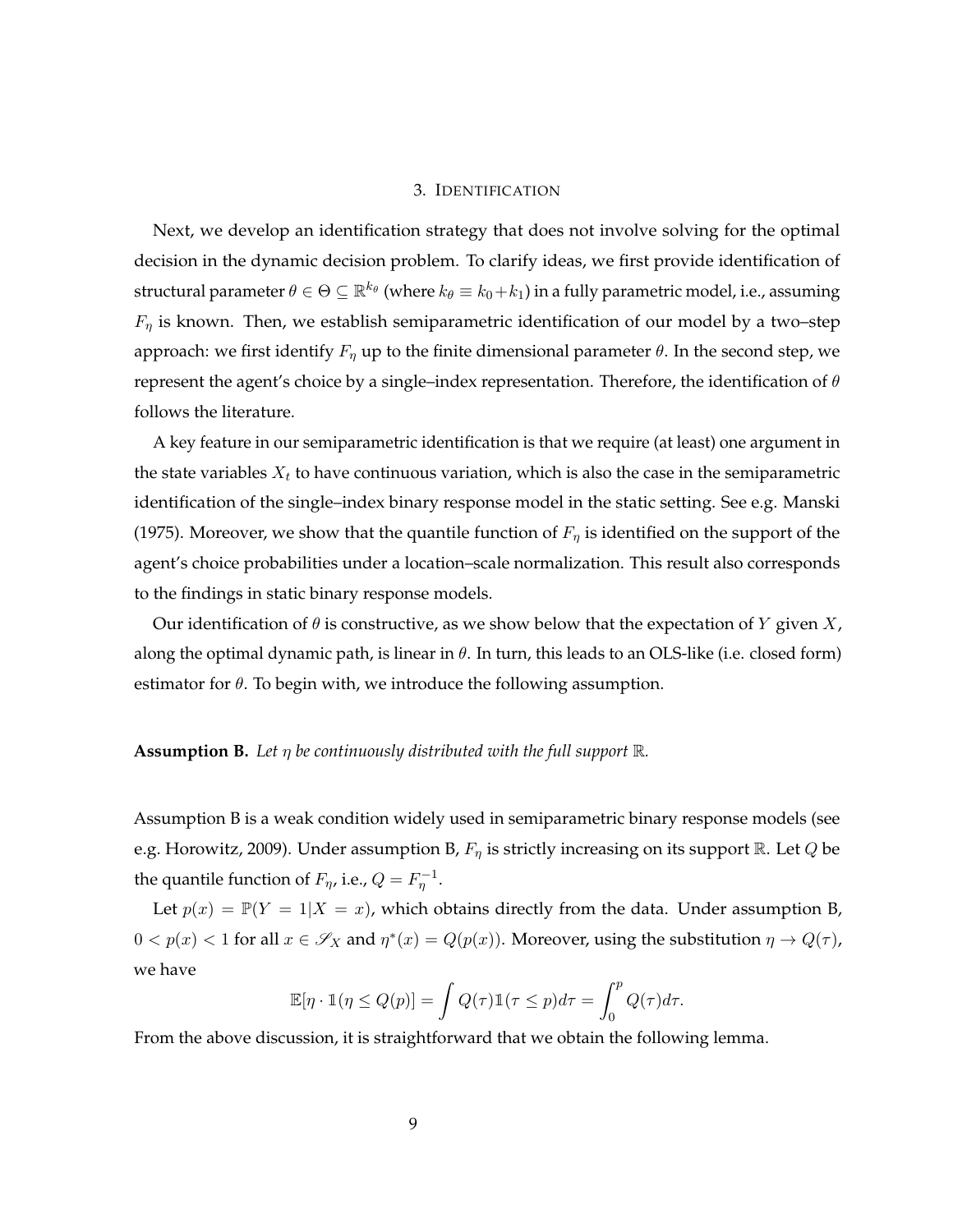**Lemma 2.** *Suppose assumptions [A](#page-5-0) and [B](#page-8-0) hold. Then we have*

<span id="page-9-0"></span>
$$
Q(p(X)) + \sum_{s=1}^{\infty} \beta^s \left\{ \mathbb{E} \Big[ \int_0^{p(X^{[s]})} Q(\tau) d\tau \Big| X, Y = 1 \Big] - \mathbb{E} \Big[ \int_0^{p(X^{[s]})} Q(\tau) d\tau \Big| X, Y = 0 \Big] \right\}
$$
  
=  $\phi^{\mathsf{T}}(X) \cdot \theta$ . (10)

Eq. [\(10\)](#page-9-0) is the key restriction for our identification and estimation analysis, where the number of restrictions equals to the size of the support  $\mathscr{S}_X$ .

When Q is given, then everything in [\(10\)](#page-9-0) is known except for  $\theta$ . If, in addition, the matrix  $\mathbb{E}[\phi(X)\phi^{\intercal}(X)]$  is invertible, then  $\theta$  can be estimated using nonlinear least-squares on eq. [\(10\)](#page-9-0). This approach is related to [Pesendorfer and Schmidt-Dengler](#page-25-11) [\(2008\)](#page-25-11).<sup>8</sup>

3.1. **Semiparametric Identification.** Without making any distributional assumptions on η, we now discuss the identification of  $\theta$  as well as Q. Intuitively, the number of restrictions imposed by [\(10\)](#page-9-0) depends on the richness of the support  $\mathscr{S}_X$ . For identification of Q (up to  $\theta$ ), we only exploit variation in the choice probabilities  $p(X)$ .

For notational simplicity, we assume the choice probability  $p(X)$  is continuously distributed on a connected interval.<sup>9</sup>

<span id="page-9-1"></span>**Assumption C.** *(i)* Let  $p(X)$  be continuously distributed; *(ii)* let the support of  $p(X)$  be a connected *interval, i.e.,*  $[p, \overline{p}] \subseteq [0, 1]$ *.* 

This assumption requires the state variables  $X$  to contain some continuous components. Letting  $X^D$  (resp.  $X^C$ ) denote the discrete (resp. continuous) components of X, a more primitive statement of Assumption [C](#page-9-1) would be that, for fixed values of the discrete components (say)  $X^D=x^d$ , the support of  $p(X^C,x^d)$  is a closed interval in  $[0,1]$ . As is well–known, the continuity of covariates is crucial for the semiparametric identification in the static binary response model; this is still the case in our dynamic binary decision model.

 ${}^8$ The full rank of  $\mathbb{E}[\phi(X)\phi^\intercal(X)]$  requires that if the transformed state variables  $W_0(X)$  and  $W_1(X)$  contain a common component  $W_c(X)$ , then  $\mathbb{E}[W_c(X')|X,Y=0]\neq \mathbb{E}[W_c(X')|X,Y=1].$  This rules out the case that variables without any dynamic transition (e.g. the constant) are included in both transformed state variables. Moreover, we also require that the discount rate  $\beta \neq 0$ , otherwise  $\phi_0(X) = W_0(X)$  and  $\phi_1(X) = W_1(X)$ , which clearly invalidates the rank condition when a common term  $W_c(X)$  is present.

<sup>&</sup>lt;sup>9</sup>This interval–support restriction can be relaxed at expositional expense. For instance, suppose  $\mathscr{S}_{p(X)}$  is a non–degenerate compact subset of [0, 1]. All of our identification arguments below still hold by replacing the integral region  $[p, \overline{p}]$  with  $\mathscr{S}_{p(X)}$ .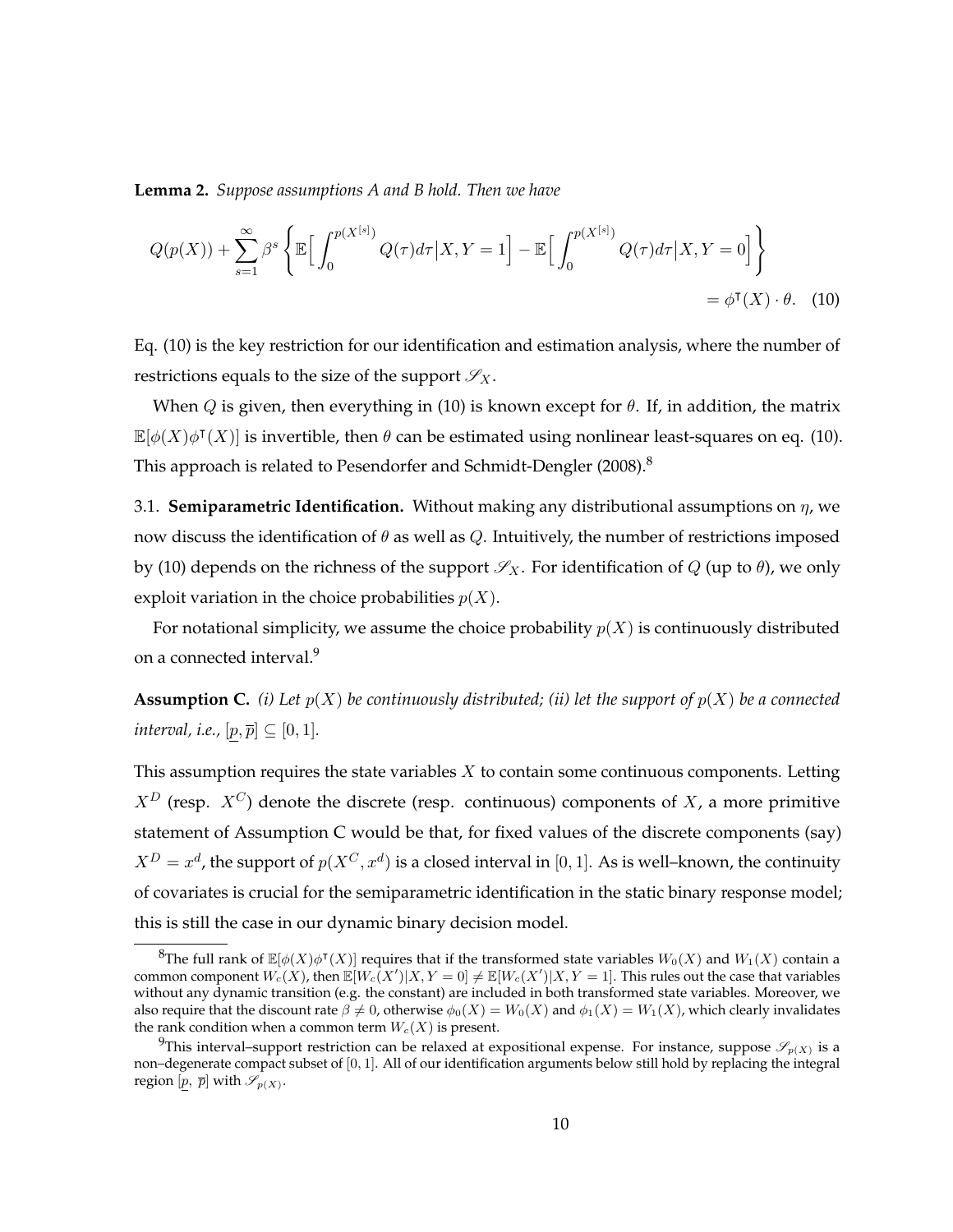In contrast, when  $p(X)$  only has discrete variation (which typically arises when the state variables X themselves have only discrete variation), [Norets and Tang](#page-25-8) [\(2014\)](#page-25-8) show that the distribution of  $\eta$  is partially identified.

For each  $p \in [p, \overline{p}]$ , let  $z(p) = \mathbb{E}[\phi(X)|p(X) = p]$ . We now take the conditional expectation given  $p(X) = p$  on both sides of eq. [\(10\)](#page-9-0). By the law of iterated expectation, we have

$$
Q(p) + \sum_{s=1}^{\infty} \beta^s \left\{ \mathbb{E} \Big[ \int_0^{p(X^{[s]})} Q(\tau) d\tau \Big| p(X) = p, Y = 1 \Big] - \mathbb{E} \Big[ \int_0^{p(X^{[s]})} Q(\tau) d\tau \Big| p(X) = p, Y = 0 \Big] \right\}
$$
  
=  $z(p)^{\intercal} \cdot \theta$ .

The above discussion is summarized by the following lemma.

<span id="page-10-0"></span>**Lemma 3.** *Suppose assumptions [A](#page-5-0) to [C](#page-9-1) hold. Then we have*

<span id="page-10-1"></span>
$$
Q(p) + \beta \int_{\underline{p}}^{\overline{p}} \int_{\underline{p}}^{p'} Q(\tau) d\tau \cdot \pi(p', p; \beta) dp' = z(p)^{\mathsf{T}} \cdot \theta, \ \forall p \in [\underline{p}, \overline{p}], \tag{11}
$$

 $where \ \pi(p', p; \beta) = \sum_{s=1}^{\infty} \beta^{s-1} [f_{p(X^{[s]})|p(X), Y}(p'|p, 1) - f_{p(X^{[s]})|p(X), Y}(p'|p, 0)].$ 

Note that Lemma [3](#page-10-0) uses the fact  $\int_p^{\overline{p}}\int_0^{p'}Q(\tau)d\tau\cdot\pi(p',p;\beta)dp'=\int_p^{\overline{p}}\int_p^{p'}Q(\tau)d\tau\cdot\pi(p',p;\beta)dp'.$  By definition,  $\pi(p', p; \beta)$  is the difference of the discounted aggregate densities of the future choice probabilities, conditional on the current choice probability and (exogenously given) action, which can be obtained directly from the data.

Eq. [\(11\)](#page-10-1) is also an FIE–2. To see this, let  $\Pi(p', p; \beta) \equiv \sum_{s=1}^{\infty} \beta^{s-1} [F_{p(X^{[s]})|p(X), Y}(p'|p, 1) F_{p(X^{[s]})|p(X),Y}(p'|p,0)]$ . Then, the second term of eq. [\(11\)](#page-10-1) can be rewritten as

$$
\int_{\underline{p}}^{\overline{p}} \int_0^{p'} Q(\tau) d\tau \cdot \pi(p', p; \beta) dp' = \int_0^1 Q(\tau) \cdot \int_{\underline{p}}^{\overline{p}} \mathbb{1}(\tau \leq p') \cdot \pi(p', p; \beta) dp' d\tau
$$

$$
= -\int_0^1 Q(\tau) \cdot \Big[ \int_{\underline{p}}^{\overline{p}} \mathbb{1}(p' < \tau) \pi(p', p; \beta) dp' \Big] d\tau
$$

$$
= -\int_{\underline{p}}^{\overline{p}} Q(\tau) \cdot \Pi(\tau, p; \beta) d\tau,
$$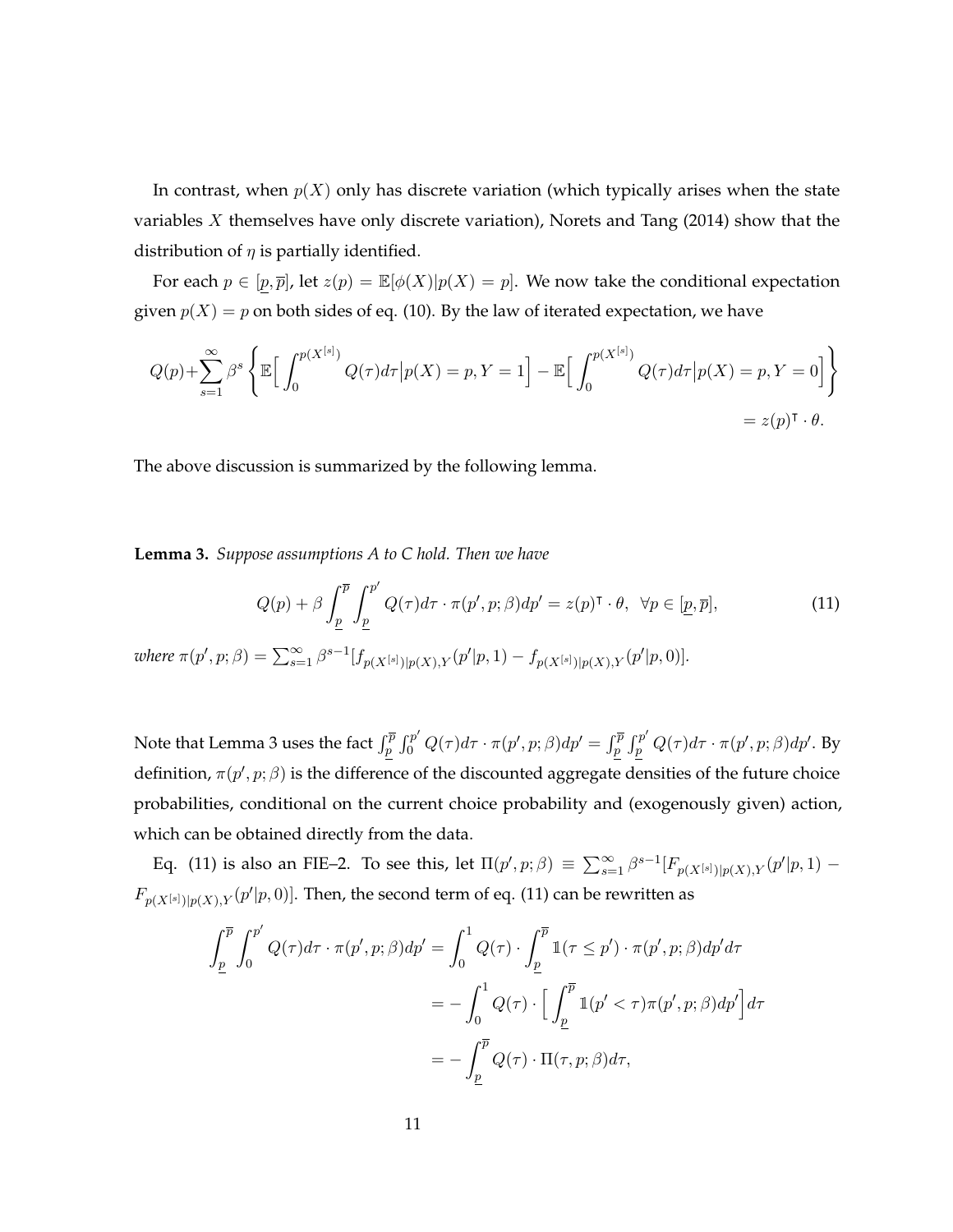where the second step comes from the fact  $\int_p^{\overline{p}} \pi(p', p; \beta) dp' = 0$  and the last step is because  $\Pi(p', p, \beta) = 0$  for all  $p' \notin [p, \overline{p}]$ . Hence, we obtain the following FIE-2:

<span id="page-11-1"></span>
$$
Q(p) - \beta \int_{\underline{p}}^{\overline{p}} Q(\tau) \cdot \Pi(\tau, p; \beta) d\tau = z(p)^{\mathsf{T}} \cdot \theta, \ \ \forall p \in [\underline{p}, \overline{p}]. \tag{12}
$$

By solving this equation, we can identify  $Q(\cdot)$  on  $[p, \overline{p}]$  up to the finite dimensional parameter  $\theta$ .

<span id="page-11-0"></span>**Assumption D.** Let  $\beta^2 \cdot \int_p^{\overline{p}} \int_p^{\overline{p}} \Pi^2(p', p; \beta) dp' dp < 1$ .

Assumption [D](#page-11-0) ensures that the mapping in Eq. [\(12\)](#page-11-1) is a contraction, so that the solution is unique. This assumption is not a model restriction, but an identification condition, involving both structural primitives as well as variations of observed state variables. Since the discount rate  $\beta$  is taken as given in our analysis, this condition is essentially an implicit restriction that  $\beta$ be sufficiently far from 1.<sup>10</sup>

<span id="page-11-3"></span>**Lemma 4.** *Suppose assumptions* [A](#page-5-0) *to* [D](#page-11-0) *hold.* Then, Q *is point identified on*  $[p, \overline{p}]$  *up to the finite dimensional parameter* θ*:*

<span id="page-11-2"></span>
$$
Q(p) = \left\{ z(p) - \beta \int_{\underline{p}}^{\overline{p}} R(p', p; \beta) \cdot z(p') dp' \right\}^{\mathsf{T}} \cdot \theta, \quad \forall \ p \in [\underline{p}, \overline{p}] \tag{13}
$$

 $where R(p',p;\beta)=\sum_{s=1}^{\infty}(-\beta)^{s-1}K_s(p',p;\beta)$ , in which  $K_s(p',p;\beta)=\int_0^1K_{s-1}(p',\tilde{p};\beta)\cdot\Pi(\tilde{p},p;\beta)d\tilde{p}$ and  $K_1(p', p; \beta) = \Pi(p', p; \beta)$ *.* 

The solution [\(13\)](#page-11-2) is proportional to  $\theta$ , which is due to the linearity of the FIE system. Therefore, [\(13\)](#page-11-2) can also be represented by a sequence of "basis" solutions. To see this, let  $z_{\ell}(p)$  be the  $\ell$ –th argument of  $z(p)$ . For  $\ell = 1, \cdots, k_{\theta}$ , let  $b_{\ell}^{*}(\cdot)$  be the (unique) solution to the following equation

<span id="page-11-4"></span>
$$
b_{\ell}(p) + \beta \int_{\underline{p}}^{\overline{p}} \int_{\underline{p}}^{p'} b_{\ell}(\tau) d\tau \cdot \pi(p', p; \beta) dp' = z_{\ell}(p).
$$
 (14)

By a similar argument to Lemma [4,](#page-11-3) we have

$$
b_{\ell}^{*}(p) = z_{\ell}(p) - \beta \int_{\underline{p}}^{\overline{p}} R(p', p; \beta) \cdot z_{\ell}(p') dp', \quad \forall p \in [\underline{p}, \overline{p}]
$$

<sup>&</sup>lt;sup>10</sup>In our computations, we have never run into convergence problems even for values of  $β = 0.99$ .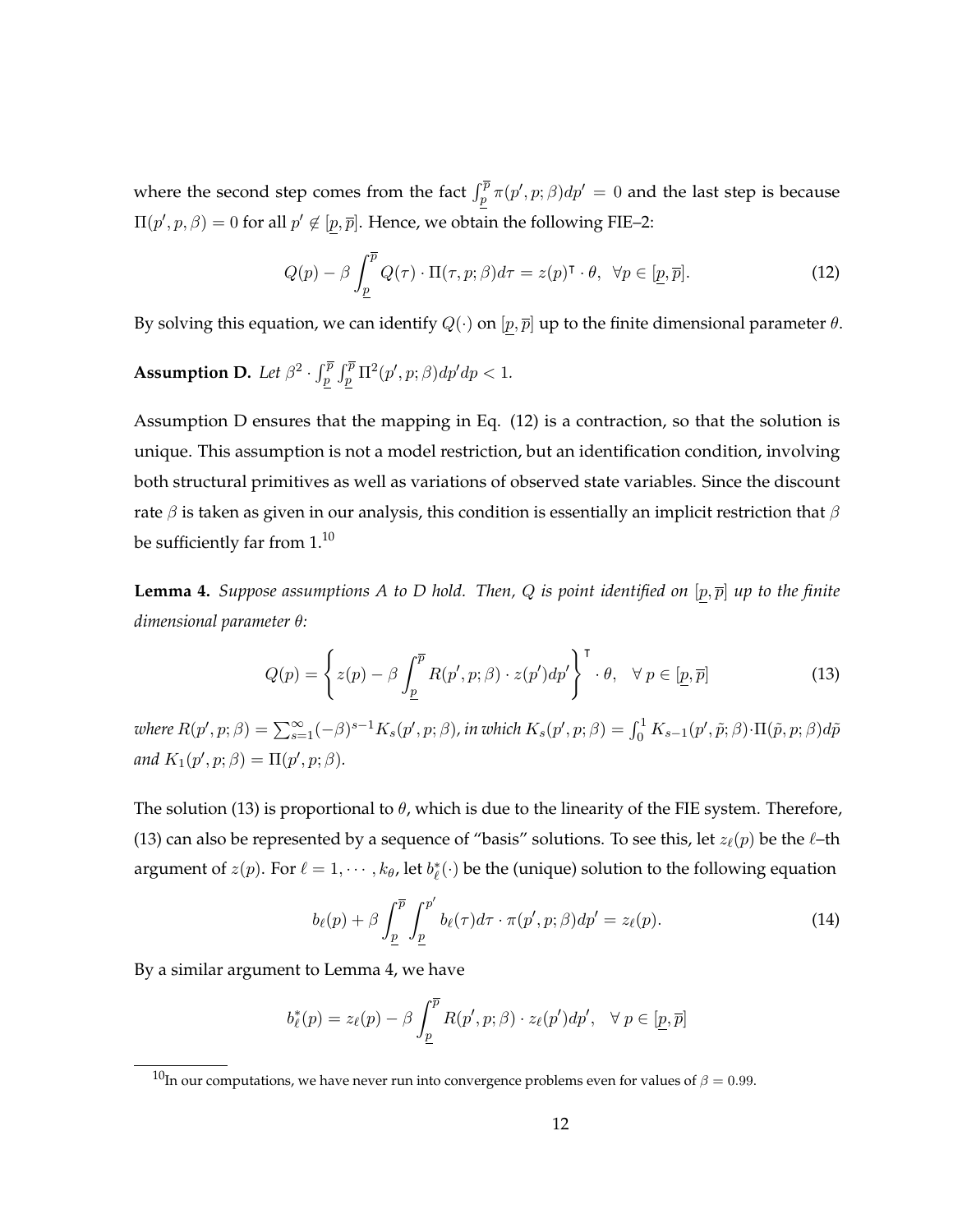as the unique solution to [\(14\)](#page-11-4). Let  $\mathcal{B}(\cdot) \equiv (b_1^*(\cdot), \cdots, b_{k_\theta}^*(\cdot))^{\dagger}$  be the sequence of solutions supported on  $[p, \overline{p}]$ . Thus, the solution in eq. [\(13\)](#page-11-2) can be written as

<span id="page-12-1"></span>
$$
Q(p) = \mathcal{B}(p)^{\mathsf{T}} \cdot \theta, \ \forall \ p \in [p, \overline{p}]. \tag{15}
$$

By Lemmas [1](#page-6-2) to [4,](#page-11-3) we obtain a single–index representation of the semiparametric dynamic decision model, which is stated in the following theorem.

<span id="page-12-0"></span>**Theorem 1.** *Suppose assumptions [A](#page-5-0) to [D](#page-11-0) hold. Then, the agent's dynamic decision can be represented by a static single–index model:*

$$
\mathbb{P}(Y=1|X) = F_{\eta}(m(X)^{\mathsf{T}} \cdot \theta)
$$

*where*

$$
m(X) = \phi(X) - \sum_{s=1}^{\infty} \beta^s \left\{ \mathbb{E} \Big[ \int_{\underline{p}}^{p(X^{[s]})} \mathcal{B}(\tau) d\tau \Big| X, Y = 1 \Big] - \mathbb{E} \Big[ \int_{\underline{p}}^{p(X^{[s]})} \mathcal{B}(\tau) d\tau \Big| X, Y = 0 \Big] \right\},
$$

*or alternatively,*  $m(X) = B(p(X))$ *.* 

Because  $\mathbb{P}(Y = 1 | X) = F_{\eta}(Q(p(X)))$  $\mathbb{P}(Y = 1 | X) = F_{\eta}(Q(p(X)))$  $\mathbb{P}(Y = 1 | X) = F_{\eta}(Q(p(X)))$ , Theorem 1 obtains by combining eqs. [\(10\)](#page-9-0) and [\(15\)](#page-12-1). Given the identification of  $\mathcal{B}(\cdot)$  on the support  $[p, \overline{p}], m(\cdot)$  is then constructively identified on  $\mathscr{S}_X$ . Therefore, the identification of  $\theta$  simply follows the single-index model literature, see e.g. [Manski](#page-24-1) [\(1975,](#page-24-1) [1985\)](#page-24-2).

It is worthing noting that any constant term in  $W_d$  remains a constant in the transformed linear–index  $m(X)$ . In other words, suppose, w.l.o.g.,  $W_{11} = 1$ . Then the corresponding argument in  $m(X)$  also equals 1. To see this, the first argument in  $\phi(X)$  is given by

$$
1 + \sum_{s=1}^{\infty} \beta^s \left\{ \mathbb{E} \left[ p(X^{[s]}) | X, Y = 1 \right] - \mathbb{E} \left[ p(X^{[s]}) | X, Y = 0 \right] \right\},\
$$

which thereafter implies

$$
z_1(p) = 1 + \sum_{s=1}^{\infty} \beta^s \left\{ \mathbb{E} \left[ p(X^{[s]}) | p(X) = p, Y = 1 \right] - \mathbb{E} \left[ p(X^{[s]}) | p(X) = p, Y = 0 \right] \right\}.
$$

Using [\(14\)](#page-11-4), one can verify that the solution is:  $b_1^*(\cdot) = 1$ . Then, we plug this solution into the the first element of  $m(X)$ , which gives us  $m_1(X) = 1$ . By a similar argument, a constant in  $W_0$ implies the corresponding term in  $m(X)$  equals  $-1$ .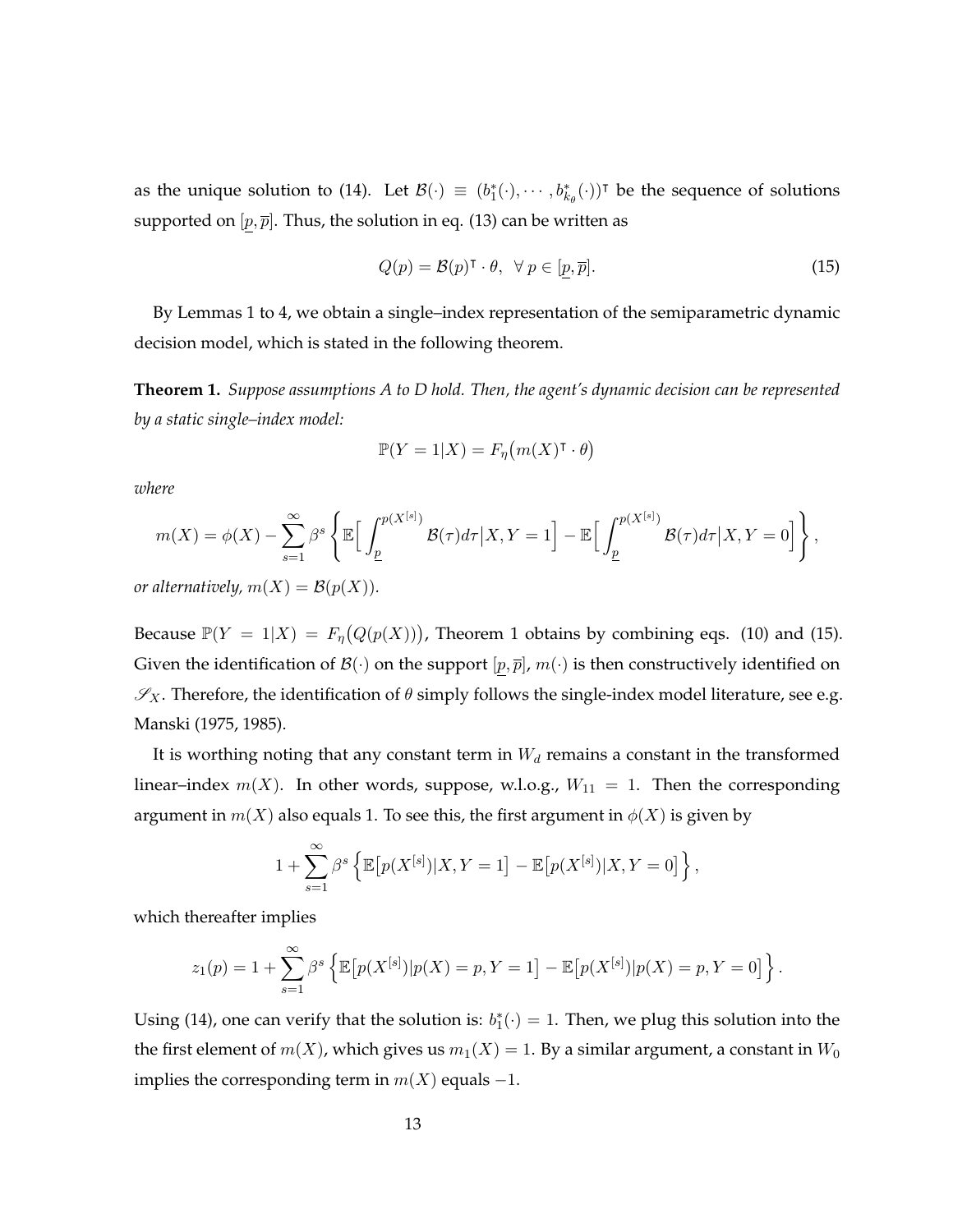By a similar argument as in the static binary response model literature, the index parameter  $\theta$ is identified up to location and scale in the semiparametric setting. For notational simplicity, hereafter we assume the state vector  $X$  does not include a constant term in the semiparametric setting.<sup>11</sup> Moreover, we will introduce a scale normalization on  $\theta$  which is also standard in the literature.

<span id="page-13-0"></span>**Assumption E.** We denote the first argument of  $m(X)$  by  $m_1(X)$  and the rest by  $m_{-1}(X)$ . Moreover, *let* m1(X) *be continuously distributed on an interval given* m−1(X) *which is a vector of either discrete and/or continuous random variables. Let*  $f_{m_1(X)|m_{-1}(X)}$  *be the conditional pdf. Moreover, the matrix*  $\mathbb{E}[m(X)m(X)^{\intercal}]$  is invertible.

In Assumption [E,](#page-13-0) the first half condition requires at least one argument in  $X_1$  to be continuously distributed conditional on others; this rules out cases where, e.g. all the state variables are functions of a single variable  $X_1$  (as in [\(Rust, 1987\)](#page-25-2), where mileage and mileage-squared enter as state variables). The second half of Assumption [E](#page-13-0) is a testable rank condition. Assumption [E](#page-13-0) is a strong assumption, but almost indispensable in the semiparametric single index model literature; See [Horowitz](#page-24-9) [\(2009\)](#page-24-9).

<span id="page-13-1"></span>**Assumption F.** *Let*  $\|\theta\| = 1$ *.* 

Assumption [F](#page-13-1) is a scale normalization, which has also been used in PSS. We implicitly normalize our location term by 0, since neither  $W_0$  nor  $W_1$  contains a constant term.

**Theorem 2.** *Suppose assumptions [A](#page-5-0) to [F](#page-13-1) hold. Then, the structural parameter* θ *is point identified.* Furthermore,  $F_{\eta}$  is identified by  $F_{\eta}(t) = \mathbb{P}(Y = 1 | m(X)^{\dagger} \theta = t)$  for any  $t \in \mathscr{S}_{m(X)^{\dagger} \theta}$ .

Our identification approach for the semiparametric binary dynamic discrete choice model shares many similarities with identification strategies for *static* semiparametric binary response models, which we briefly discuss here. For identification, we rely explicitly on variation in the choice probabilities  $p(X)$ . When X is multi-dimensional, then there can exist open sets  $\tilde{X} \in \mathcal{X}$  such that the choice probabilities are the same for all  $x \in \tilde{X}$ :  $p(x_1) = p(x_2)$  for all  $x_1, x_2 \in \tilde{X}$ . Thus, by the threshold-crossing nature of optimal decisions, agents with  $x \in \tilde{X}$  have

 $11$ In our semiparametric setting, any constant term in the utility function will be absorbed by the error term since the distribution of the latter is left unspecified.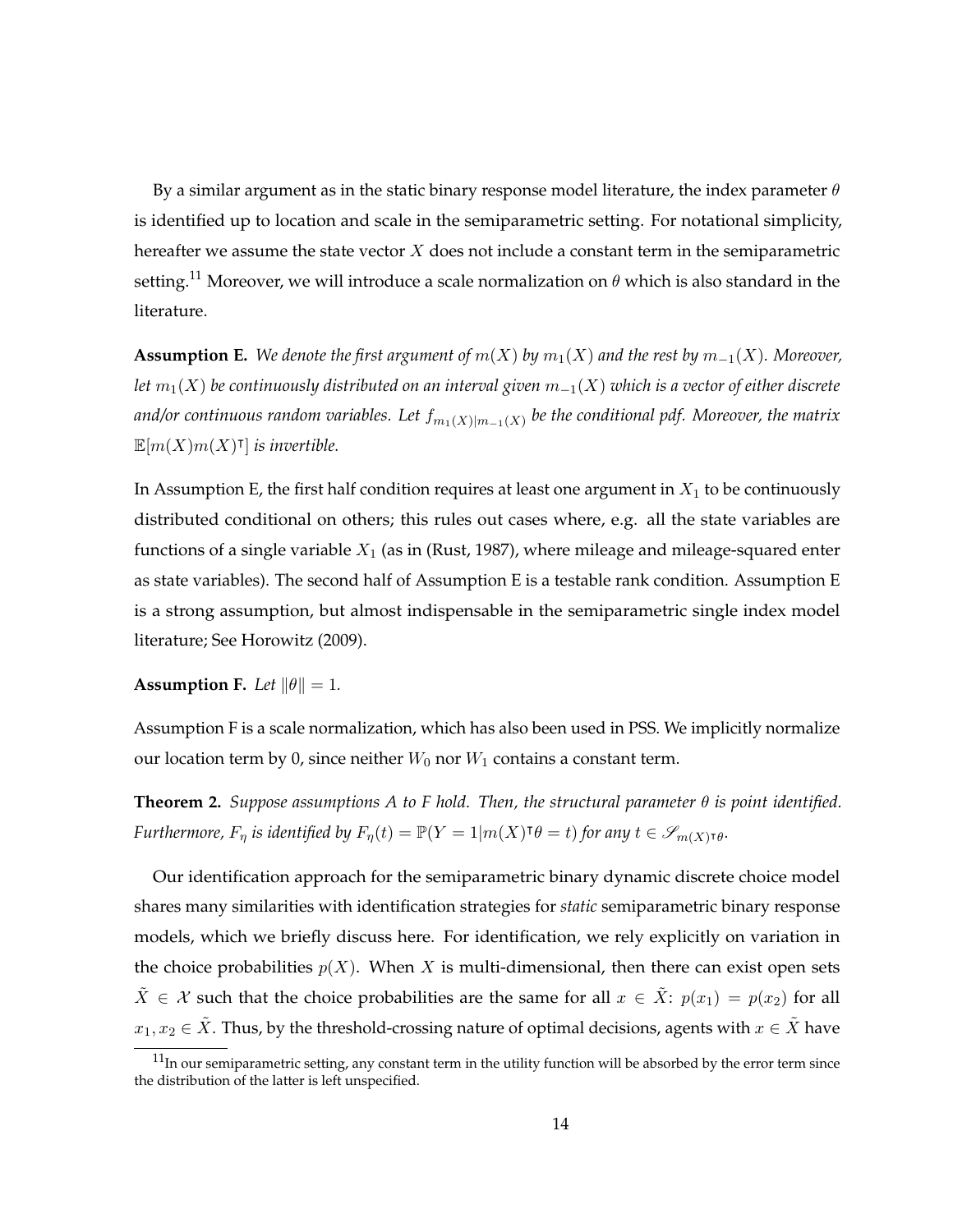the same cutoff  $\eta^*(x)$  and, under the index assumption on the per-period utilities, we derived that  $\eta^*(x) = m(x)'\theta$ , for a vector of functions  $m(x)$  which can be estimated directly from the data. Hence,  $\theta$  is identified from the equality restrictions  $m(x_1)'\theta = m(x_2)'\theta$  for all  $x_1, x_2 \in \tilde{X}$ , which do not involve the unknown distribution function of  $\eta$ . (The normalization  $||\theta|| = 1$  eliminates the trivial solution  $\theta = 0$  to this estimating equation.)

For comparison, Manski's [\(1988\)](#page-24-10) identification argument for semiparametric static binary response model also relies on a similar argument. Agents with  $x \in \tilde{X}$  have the same choice probability  $p(x)$  and hence the same cutoff, which in the static case (given the index assumption) is just equal to  $x'\theta$ . Then identification derives from the estimating equation  $x'_1\theta = x'_2\theta$  for all  $x_1, x_2 \in \tilde{X}$ .

## 4. SEMIPARAMETRIC ESTIMATION

In this section, we describe and motivate the semiparametric estimation of our structural model. As is commonly encoutered in the empirical literature on dynamic models, we assume the researcher has panel data on choices and states  $\{(Y_{it}, X_{it}^{\intercal})^{\intercal} : i = 1, \cdots, N; t = 1, \cdots, T\}$ where *i* denotes agents and *t* denotes periods. For illustration purpose, let  $T = 2$ . Since the underlying dynamic optimization model implies that  $(Y_{it}, X_{it})$  evolve as a stationary (timeinvariant) first-order Markov process, we can identify the conditional choice probabilities  $p(Y|X)$ and state transitions  $f_{X'|X,Y}$  directly from the data, as detailed below.<sup>12</sup>

Throughout, we use  $K$  and  $h$  to denote a Parzen–Rosenblatt kernel and a bandwidth, respectively. Moreover, we assume all variables in  $X$  are continuously distributed for expositional convenience.<sup>13</sup> First, we nonparametrically estimate the choice probabilities  $p$ , (conditional) density functions  $f_{X'|X}$  and  $f_{X'|X,Y}$ . This estimates will be used for constructing  $m(\cdot)$  later. Let  $f_X$  be the density function of X. Throughout, We assume (i)  $f_X$  has a convex and compact support, denoted by  $\mathscr{S}_X$ ; (ii)  $\inf_{x \in \mathscr{S}_X} f_X \ge \underline{f}$  for some  $\underline{f} > 0$ ; (iii)  $f_X$ , p and  $f_{X'|X,Y}$  are  $\iota > 2$ 

<sup>&</sup>lt;sup>12</sup>A similar situation arises if the researcher hahs access to a single long time series with  $T \to \infty$ , given minor adjustments to the assumptions.

<sup>&</sup>lt;sup>13</sup>A mixture of continuous and discrete regressors can be accommodated at the expense of notation.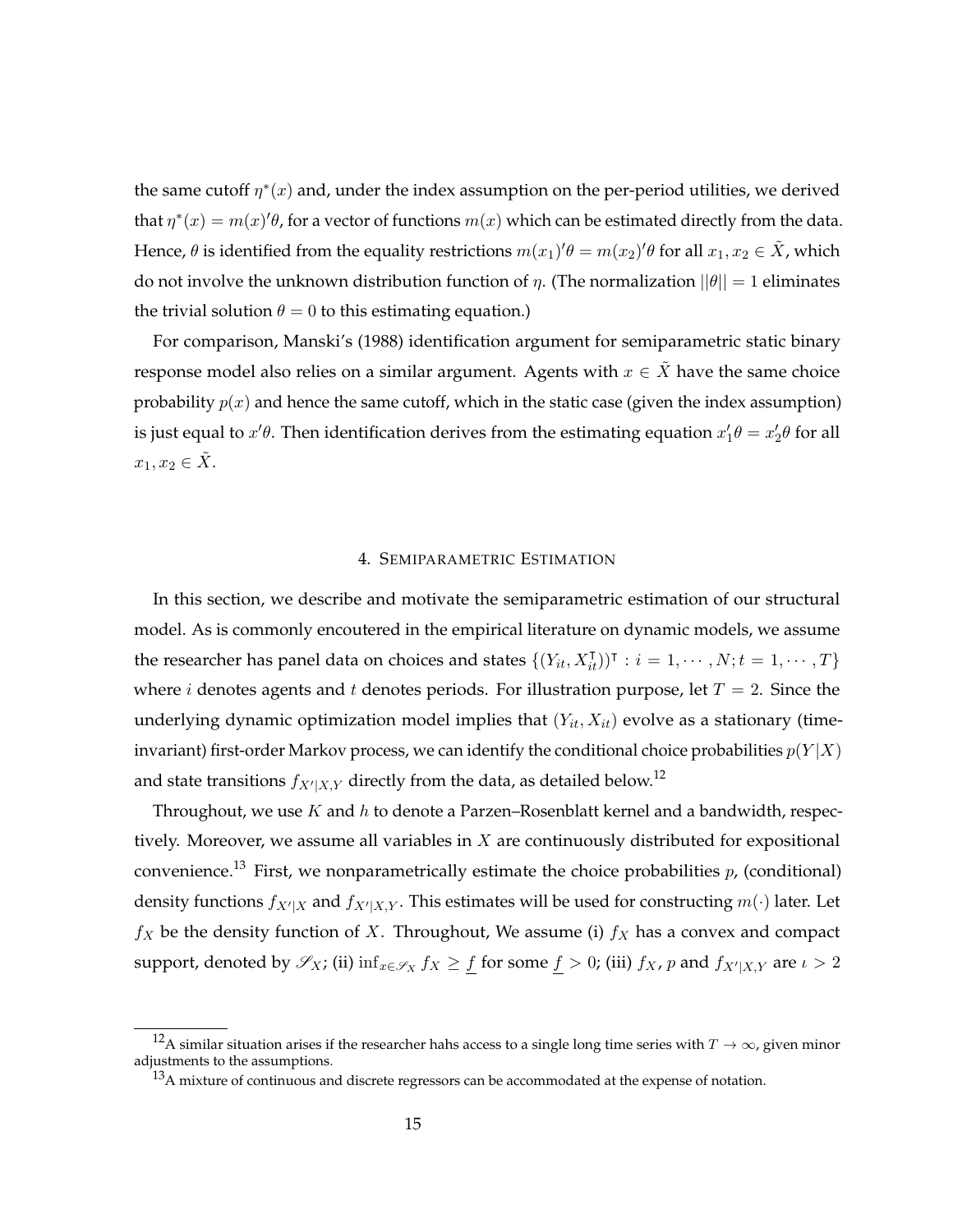times differentiable on  $\mathscr{S}_X$  with bounded *ι*-partial derivatives. Let

$$
\hat{p}(x) = \frac{\sum_{i=1}^{N} Y_{i1} \times K\left(\frac{X_{i1} - x}{h_X}\right)}{\sum_{i=1}^{N} K\left(\frac{X_{i1} - x}{h_X}\right)},
$$

where we choose an undersmoothing bandwidth, i.e.,  $h_X = 1.06 \times \hat{\sigma}_X \times N^{-\frac{1}{2\iota - \iota_{\epsilon}}}$ ;  $\hat{\sigma}_X$  is the sample standard deviation of  $X_{i1}$ ,  $\iota_{\epsilon}(\iota_{\epsilon} > 0)$  is an arbitrary small positive number, satisfying  $\iota > k + 2 + 0.5\iota_\epsilon$ .<sup>14</sup> The kernel function  $K$  is of order  $\iota$ . By using a higher order kernel, we ensure the estimation bias of  $\hat{p}(\cdot)$  is of order  $o(N^{-1/2})$ , and that the variance of the estimator becomes the leading term in its asymptotic performance. The restriction on the choice of bandwidth (i.e. underersmoothing) ensures that the root mean square error in the estimation of  $p(\cdot)$  diminishes at rate  $\ln N \times N^{-\frac{\iota-0.5\iota_\epsilon-0.5k}{2\iota-\iota_\epsilon}}$  (faster than  $N^{-1/4}$ ). See e.g. [Hansen](#page-24-11) [\(1995\)](#page-24-11) for more detailed results. In addition, the support  $[p, \overline{p}]$  of  $p(X)$  can be estimated by  $[\min_{i\leq N} \hat{p}(X_{i1}), \max_{i\leq N} \hat{p}(X_{i1})]$ . For notation simplicity, let  $\hat{p}_{i1} \equiv \hat{p}(X_{i1}).$ 

Moreover, we estimate  $f_{X'|X}$  and  $f_{X'|X,Y}$  respectively by

$$
\hat{f}_{X'|X}(x'|x) = \frac{\sum_{i=1}^{N} K\left(\frac{X_{i2}-x'}{h_X}\right) K\left(\frac{X_{i1}-x}{h_X}\right)}{\sum_{i=1}^{N} K\left(\frac{X_{i1}-x}{h_X}\right)},
$$
\n
$$
\hat{f}_{X'|X,Y}(x'|x,d) = \frac{\sum_{i=1}^{N} K\left(\frac{X_{i2}-x'}{h_X} \right) K\left(\frac{X_{i1}-x}{h_X} \right) \mathbb{1}(Y_{i1}=d)}{\sum_{i=1}^{N} K\left(\frac{X_{i1}-x}{h_X} \right) \mathbb{1}(Y_{i1}=d)}, d=0,1,
$$

where  $h_{Xd}=1.06\times\hat{\sigma}_{Xd}\times N_d^{-\frac{1}{2\iota-\iota\epsilon}}$  ;  $\hat{\sigma}_{Xd}$  is the sample standard deviation of  $X_{i1}$  given  $Y_{it}=d$ , and  $N_d=\sum_{i=1}^N\mathbb{1}(Y_{i1}=d).$  The asymptotic properties of  $\hat{f}_{X'|X}(\cdot|\cdot)$  and  $\hat{f}_{X'|X,Y}(\cdot|\cdot,d)$  are similar to  $\hat{p}$ .

Then we estimate the following functionals of  $f_{X'|X}$  and  $f_{X'|X,Y}$ :

$$
\varphi(x'|x) \equiv \sum_{s=1}^{\infty} \beta^{s-1} f_{X^{[s]}|X}(x'|x), \ \forall x', x;
$$
  

$$
\delta(x'|x) \equiv \sum_{s=1}^{\infty} \beta^{s-1} [f_{X^{[s]}|X,Y}(x'|x, 1) - f_{X^{[s]}|X,Y}(x'|x, 0)], \ \forall x', x.
$$

<sup>&</sup>lt;sup>14</sup>Note that in estimating  $\hat{p}(x)$ , we do not use observations  $\{Y_{i2} : i \leq N\}$ ; this is for convenience, as it is possible to include this additional information to our estimation procedure at the expense of notation and exposition.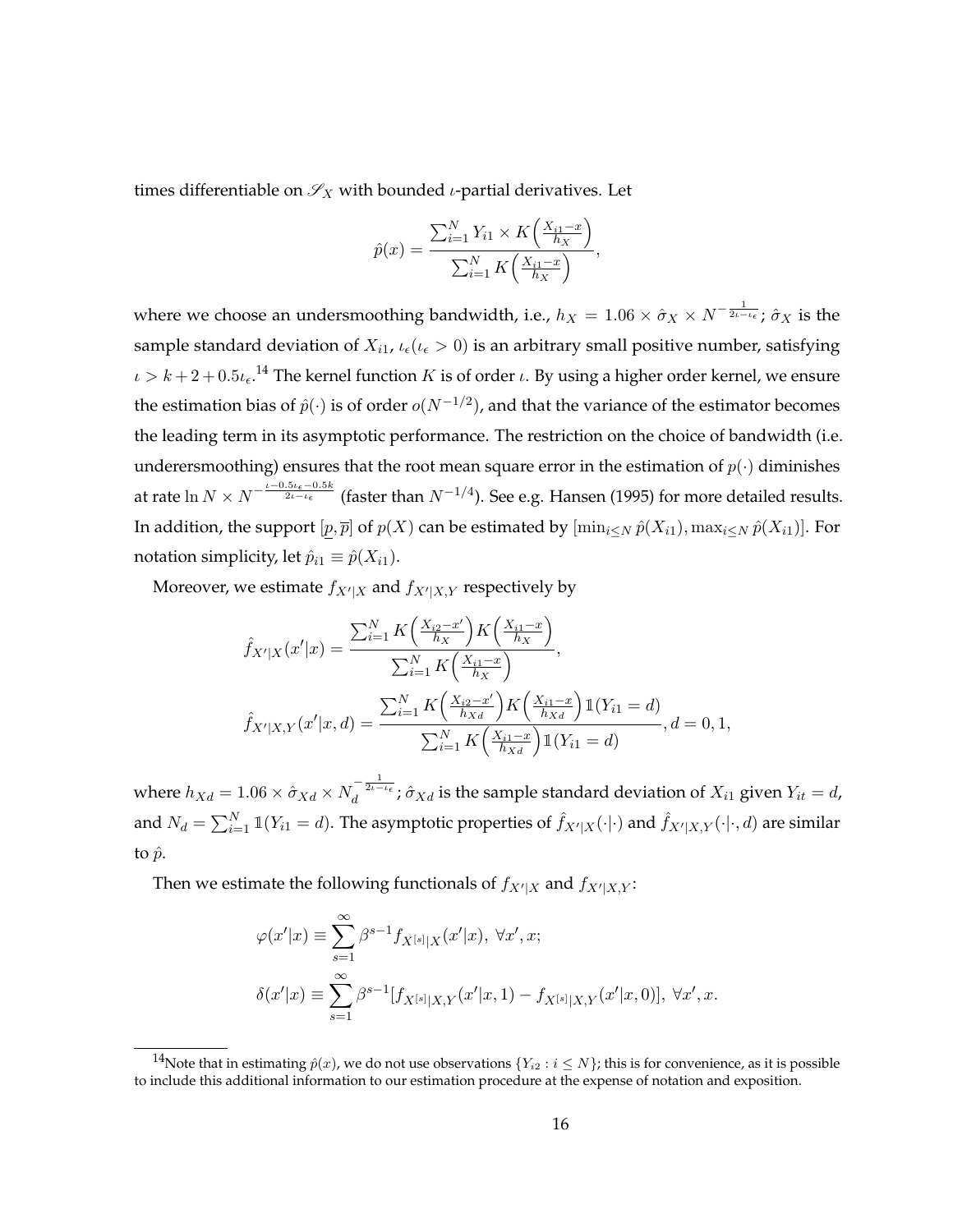By definition,  $\varphi$  is the "discounted sum" of  $f_{X^{[s]}|X}$ , which leads to an FIE-2 system:

$$
\varphi(x'|x) = f_{X'|X}(x'|x) + \beta \int \varphi(x'|\tilde{x}) f_{X'|X}(\tilde{x}|x) d\tilde{x}, \ \forall x', x \in \mathscr{S}_X.
$$

This suggests a plug-in estimator: Let  $\hat{\varphi}$  solve

$$
\hat{\varphi}(x'|x) = \hat{f}_{X'|X}(x'|x) + \beta \int \hat{\varphi}(x'|\tilde{x}) \hat{f}_{X'|X}(\tilde{x}|x) d\tilde{x}, \forall x', x.
$$

As standard in the FIE-2 literature, a numerical solution/estimator obtains by using the iteration method: Let  $\hat{\varphi}^{[0]} = \hat{f}_{X'|X}.$  Then we set

$$
\hat{\varphi}^{[1]}(x'|x) = \hat{f}_{X'|X}(x'|x) + \beta \int \hat{\varphi}^{[0]}(x'|\tilde{x}) f_{X'|X}(\tilde{x}|x) d\tilde{x}, \forall x, x'.
$$

Repeat such an iteration until it converges, then we obtain  $\hat{\varphi}=\hat{\varphi}^{[\infty]}.$ 

By a similar argument, we have

$$
\delta(x'|x) = f_{X'|X,Y}(x'|x,1) - f_{X'|X,Y}(x'|x,0) + \beta \int \varphi(x'|\tilde{x}) \left[ f_{X'|X,Y}(\tilde{x}|x,1) - f_{X'|X} f_{X'|X,Y}(\tilde{x}|x,0) \right] d\tilde{x},
$$

which is estimated by

$$
\hat{\delta}(x'|x) = \hat{f}_{X'|X,Y}(x'|x,1) - \hat{f}_{X'|X,Y}(x'|x,0) + \beta \int \hat{\varphi}(x'|\tilde{x}) \left[ \hat{f}_{X'|X,Y}(\tilde{x}|x,1) - \hat{f}_{X'|X,Y}(\tilde{x}|x,0) \right] d\tilde{x}.
$$

Note that both  $\hat{\varphi}$  and  $\hat{\delta}$  are functionals of  $\hat{f}_{X'|X}$  and  $\hat{f}_{X'|X,Y}$ , Hadamard directionally differentiable. By the functional delta method, the asymptotic behaviors of all these second stage estimators can be derived from  $\hat{f}_{X'|X}$  -  $f_{X'|X}$  and  $\hat{f}_{X'|X,Y}$  -  $f_{X'|X,Y}$  .

Next, we estimate  $\phi_d(\cdot)$  and  $m_\ell(\cdot)$ . Note that

$$
\phi_d(x) = (-1)^{d+1} W_d(x) + \beta \int \mathbb{E}(W_d \mathbb{1}_{Y=d}|X=x') \times \delta(x'|x) dx',
$$

in which  $\mathbb{E}(W_d \mathbb{1}_{Y=d} | X=x') = W_d(x') p^d(x')[1-p(x')]^{1-d}.$  Therefore, let

$$
\hat{\phi}_d(x) = (-1)^{d+1} W_d(x) + \beta \int W_d(x') \hat{p}^d(x') [1 - \hat{p}(x')]^{1-d} \times \hat{\delta}(x', |x) dx'
$$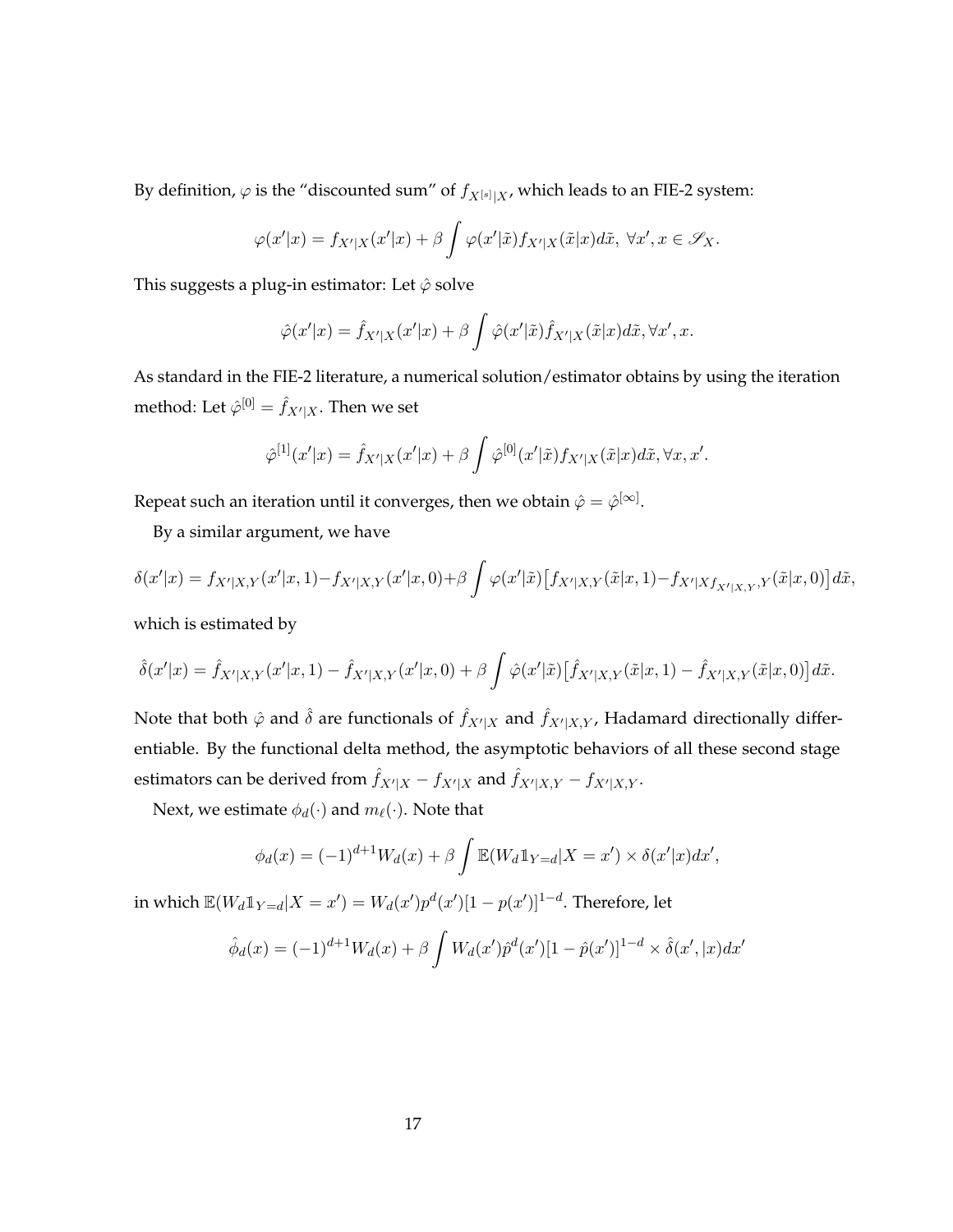Again, by the functional delta method, the asymptotic behavior of  $\hat{\phi}_d-\phi_d$  depends on  $\hat{p}-p$ ,  $\hat{f}_{X'|X,Y} - \hat{f}_{X'|X,Y}$  and  $\hat{\varphi} - \varphi.$  To estimate  $b^*_{\ell'}$ , note that [\(12\)](#page-11-1) implies

$$
b_{\ell}^{*}(p) - \beta \int_{\underline{p}}^{\overline{p}} b_{\ell}^{*}(\tau) \times \Pi(\tau, p; \beta) d\tau = z_{\ell}(p), \ \forall p \in [\underline{p}, \overline{p}],
$$

in which  $\Pi$  and  $z_\ell$  are estimated by

$$
\hat{\Pi}(\tau, p; \beta) = \frac{\sum_{i=1}^{N} \int \mathbb{1}[\hat{p}(x') < \tau] \hat{\delta}(x'|X_{i1}) dx' \times K_p(\frac{\hat{p}(X_{i1}) - p}{h_p})}{\sum_{i=1}^{N} K_p(\frac{\hat{p}(X_{i1}) - p}{h_p})};
$$
\n
$$
\hat{z}_{\ell}(p) = \frac{\sum_{i=1}^{N} \hat{\phi}_{\ell}(X_{i1}) K_p(\frac{\hat{p}(X_{i1}) - p}{h_p})}{\sum_{i=1}^{N} K_p(\frac{\hat{p}(X_{i1}) - p}{h_p})}.
$$

where  $h_p=1.06\times\hat{\sigma}_p\times N^{-\frac{1}{2\iota-\iota_\epsilon}}$  is an underersmoothing bandwidth,  $\hat{\sigma}_p$  is the sample standard deviation of  $p(X_{i1})$ , and the order of the kernel function  $K_p$  is  $\iota$ . We can apply e.g. [Kristensen](#page-24-12) [\(2010\)](#page-24-12), [Mammen, Rothe, Schienle, et al.](#page-24-13) [\(2012\)](#page-24-13) and [Mammen, Rothe, and Schienle](#page-24-14) [\(2016\)](#page-24-14) to derive the asymptotic performance of the above estimators.<sup>15</sup>

Moreover, we estimate  $b_{\ell}^{*}(\cdot)$  by solving

$$
\hat{b}^*_{\ell}(p) - \beta \int_{\underline{p}}^{\overline{p}} \hat{b}^*_{\ell}(\tau) \times \hat{\Pi}(\tau, p; \beta) d\tau = \hat{z}_{\ell}(p), \ \forall p \in [\underline{p} + h_p, \overline{p} - h_p].
$$

Again, we apply an iteration algorithm to this FIE-2 system.

We are now ready to construct the single–index variables  $m(X_{i1})$ : For  $\ell = 1, \dots, k_{\theta}$ , let

$$
\hat{m}_{\ell}(X_{i1}) = \hat{b}_{\ell,-i}^{*}(\hat{p}_{-i}(X_{i1})), \ \ i = 1, \cdots, N,
$$

where  $\hat{b}^*_{\ell,-i}$  and  $\hat{p}_{-i}$  are the so-called leave-one-out estimators, defined the same as  $\hat{b}^*_\ell$  and  $\hat{p}$ except for excluding observation *i* for their expressions.

Finally, we apply PSS to estimate  $\theta$  (up to scale), which takes a closed-form expression and does not involve a trimming mechanism.<sup>16</sup> Specifically, we define

<span id="page-17-0"></span>
$$
\hat{\theta} = -\frac{2}{N(N-1)} \sum_{i=1}^{N} \sum_{j \neq i} \left[ \frac{1}{h_{\theta}^{k_{\theta}+1}} \times \nabla K_{\theta} \left( \frac{\hat{m}(X_{i1}) - \hat{m}(X_{j1})}{h_{\theta}} \right) \times Y_{j1} \right].
$$
 (16)

 $15$ In particular, [Mammen, Rothe, Schienle, et al.](#page-24-13) [\(2012\)](#page-24-13) uses empirical process theory to provide a stochastic expansion that characterizes the influence of the generator regressor in the kernel function for asymptotic analysis.

<sup>16</sup> One could also use alternative methods e.g. [Klein and Spady](#page-24-6) [\(1993\)](#page-24-15) and [Ichimura](#page-24-15) (1993) to estimate  $\theta$ .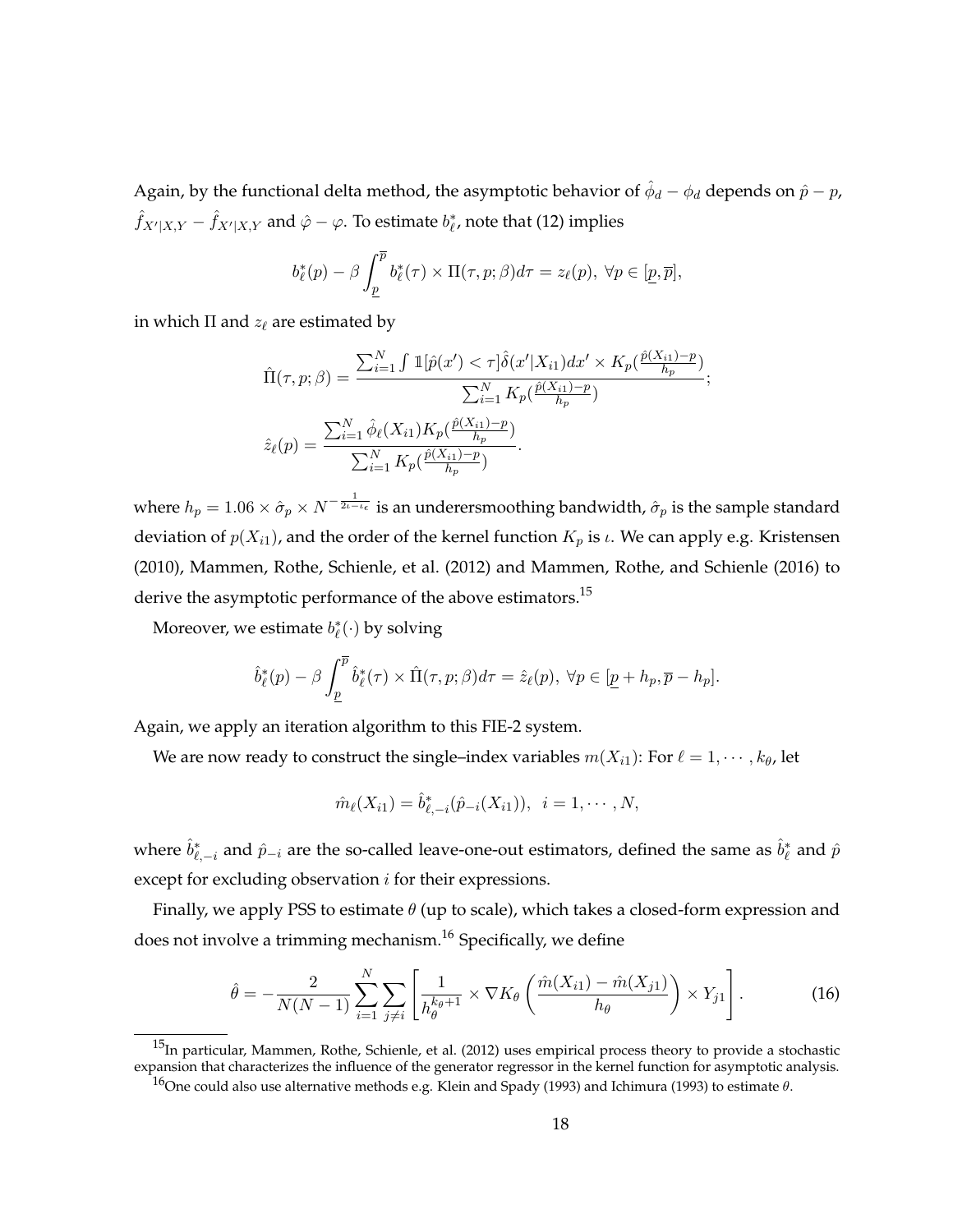Following the standard kernel regression literature, we can show  $\hat{\theta}$  is consistent given that  $\sup_{x\in\mathscr{S}_X}|\hat{m}(x)-m(x)|=o_p(h_\theta)$ ,  $h_\theta\to 0$  and  $Nh_\theta^{k_\theta+1}\to\infty$  as  $N\to\infty$ .

With these considerations in place, we next establish  $\sqrt{N}$ –consistency of  $\hat{\theta}$ . Following PSS, we need to choose a higher-order kernel  $K_{\theta}$  and an undersmoothing bandwidth  $h_{\theta}$ . However, it is more delicate in our setting because of the generated regressor  $\hat{m}(X_1)$  contained in the kernel function of our estimator [\(16\)](#page-17-0). Due to the first–stage estimation error, we must make the following additional assumptions on the convergence of  $\hat{m}(X_1)$  to  $m(X_1)$ :

<span id="page-18-0"></span>**Assumption G.** (i)  $\mathbb{E} \|\hat{m}(X) - m(X)\|^2 = o(N^{-\frac{1}{2}} h_\theta^3);$  $(iii) \mathbb{E} \|\mathbb{E}[\hat{m}(X)|X] - m(X)\| = o(N^{-\frac{1}{2}}h_\theta^2).$ 

Assumption [G](#page-18-0) encompasses high–level conditions that could be further established under primitive conditions. In particular, Assumption [G\(](#page-18-0)i) requires  $\hat{m}(\cdot)$  to converge to  $m(\cdot)$  faster than  $N^{-\frac{1}{4}}.$  By Assumption [G\(](#page-18-0)ii), the bias term in the estimation of  $m$  uniformly converges to zero faster than  $N^{-\frac{1}{2}}.$  Hence, we need to use a higher order kernel in the estimation of  $m(\cdot).$ Assumption [G](#page-18-0) is standard in the literature for the regular convergence of finite–dimensional parameters in semiparametric models (e.g. [Ai and Chen, 2003\)](#page-23-7), except for the polynomial terms of  $h_{\theta}$  in the  $o(\cdot)$  or  $o_p(\cdot)$  which arises due to the average derivate estimator in the second stage. Let  $f_m$  be the density function of  $m(X)$ .

<span id="page-18-1"></span> ${\bf Assumption~H.} \ \ (i)$  The support of  $f_m$  is convex subset of  $\mathbb{R}^{d_\theta}$  with nonempty interior; (ii) The density  $f$ unction  $f_m$  is continuous in the components, so that  $f_m(m)=0$  for all  $m\in\mathbb{R}^{d_\theta}$  on the boundary of *its support; (iii)*  $f_m(\cdot)$  *and*  $\mathbb{P}(Y = 1 | m(X) = \cdot)$  *are continuously differentiable on its support. (iv)* The *components of the random vector* <sup>∂</sup>P(<sup>Y</sup> <sup>|</sup>m(X)) ∂m *and random matrix* ∂f<sup>m</sup> ∂m *have finite second moments. In* addition,  $\frac{\partial f_m}{\partial m}$  and  $\frac{\partial \mathbb{P}(Y|m(X))f_m}{\partial m}$  satisfy the Lipschitz conditions in PSS; (v) Let  $k^*=\frac{k_\theta+3+1(k_\theta\text{ is even})}{2}$  $\frac{\kappa_{\theta}$  is even). All partial derivatives of  $f_m$  of order  $k^*+1$  exist; and the expectation  $\mathbb{E}\big(Y\frac{\partial^k f_m}{\partial m_\ell\ldots\partial\ell^n}\big)$  $\frac{\partial^{\alpha} f_{m}}{\partial m_{\ell_1} \cdots \partial m_{\ell_k}}$ ) exists for all  $k \leq k^* + 1$ ; (vi) Let  $\eta$  be continuously distributed with density function  $f_{\eta}$ .

<span id="page-18-3"></span>**Assumption I.**  $h_{\theta} = N^{-\frac{1}{\gamma}}$  where  $k_{\theta} + 2 < \gamma < k_{\theta} + 3 + \mathbb{1} (k_{\theta} \text{ is even}).$ 

<span id="page-18-2"></span> ${\bf Assumption~J.}$  *The support of the kernel function*  $K_{\theta}$  *is a convex subset of*  $\mathbb{R}^{k_{\theta}}$  *with nonempty interior,* with the origin as an interior point;  $K_{\theta}$  is a bounded differentiable function that obeys:  $\int K_{\theta}(u)du=1$ ,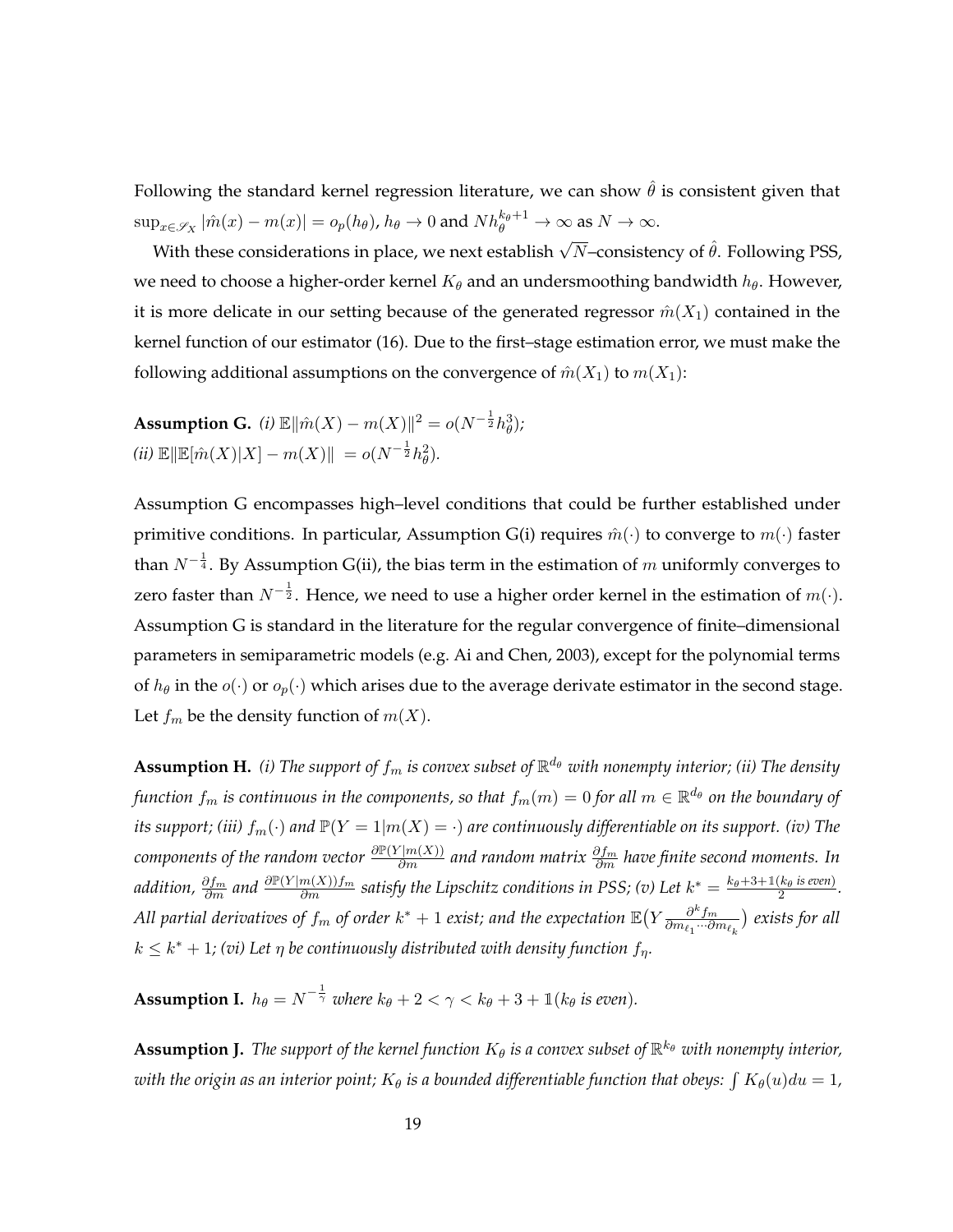$K_{\theta}(u) = 0$  *for all* u *belongs to the boundary of its support,*  $K_{\theta}(u) = K_{\theta}(-u)$  *and* 

$$
\int u_1^{\ell_1} \cdots u_{k_\theta}^{\ell_{\rho'}} K_\theta(u) du = 0, \text{ for } \ell_1 + \cdots + \ell_{\rho'} < \frac{k_\theta + 3 + \mathbb{1}(k_\theta \text{ is even})}{2}, \text{ and}
$$

$$
\int u_1^{\ell_1} \cdots u_{k_\theta}^{\ell_{\rho'}} K_\theta(u) du \neq 0, \text{ for } \ell_1 + \cdots + \ell_{\rho'} = \frac{k_\theta + 3 + \mathbb{1}(k_\theta \text{ is even})}{2}.
$$

where  $u_\ell$  is the  $\ell$ –th argument of  $u$ *.*  $K_\theta$  *is three times differentiable and*  $\int \|u\| \times \|\nabla^3 K(u)\| du < \infty$ *. Moreover, all moments of K<sub>θ</sub> of order k\* exist.* 

Assumptions [H](#page-18-1) to [J](#page-18-2) are regularity conditions introduced by PSS. Specifically, Assumption [H](#page-18-1) represents the regularity conditions, e.g., on the smoothness of the underlying structural components of our model. Assumptions [I](#page-18-3) and [J](#page-18-2) are made for the choice of bandwidth and kernel, respectively, to control the bias term in the estimation of  $\theta$  and the issue due to the generated regressor  $\hat{m}$ . The restriction on the bandwidth Assumption [I](#page-18-3) implies that  $h_{\theta}$  is not an optimal bandwidth sequence (rather it is undersmoothed) such that the bias of estimating  $\theta$  goes to zero faster than  $\sqrt{N}$ .

Given these assumptions, we can show the following result (the proof is in the appendix):

<span id="page-19-0"></span> $\bf Theorem~3.~\it Suppose~assumptions~G~to~J~hold.~Then, for some~scalar~\lambda>0~specificed~below, \sqrt{N}(\hat{\theta}-\lambda\cdot\theta)$ *has a limiting multivariate normal distribution defined in [Powell, Stock, and Stoker](#page-25-6) [\(1989,](#page-25-6) Theorem 3.1):*

$$
\sqrt{N}(\hat{\theta} - \lambda \cdot \theta) \stackrel{d}{\rightarrow} N(0, \Sigma)
$$

 $where \ \Sigma \equiv 4 \ \mathbb{E}(\zeta \zeta^{\dagger}) - 4\lambda^2 \theta \theta^{\dagger}$ ,  $\zeta = f_m(m(X_1)) f_\eta(\eta^*(X_1)) \theta - [Y_1 - F_\eta(\eta^*(X_1))] f'_m(m(X_1))$  and  $\lambda = \mathbb{E} \left[ f_m(m(X_1)) f_\eta(m(X_1)^\mathsf{T} \theta) \right].$ 

In the above theorem, recall  $\mathbb{P}(Y_1 = 1 | X_1) = F_{\eta}(\eta^*(X_1))$  and  $\eta^*(X_1) = m(X_1)^{\dagger} \theta$  by Theorem [1.](#page-12-0) Our estimator  $\hat{\theta}$  (as defined in Eq. [\(16\)](#page-17-0)) has not imposed the scale restriction in Assumption [F;](#page-13-1) thus  $\lambda\in\mathbb R$  in the above theorem denotes the probability limit of  $\|\hat\theta\|$ ; i.e.,  $\|\hat\theta\|=\lambda+O_p(N^{-\frac{1}{2}}).$ Therefore, by rescaling our estimator  $\hat{\theta}$  as  $\hat{\theta}^* = \hat{\theta}/\|\hat{\theta}\|$ , we obtain that

$$
\sqrt{N}(\hat{\theta}^* - \theta) \stackrel{d}{\rightarrow} N(0, \Sigma/\lambda^2).
$$

Given the asymptotic normality established in this section, bootstrap inference is valid for empirical applications.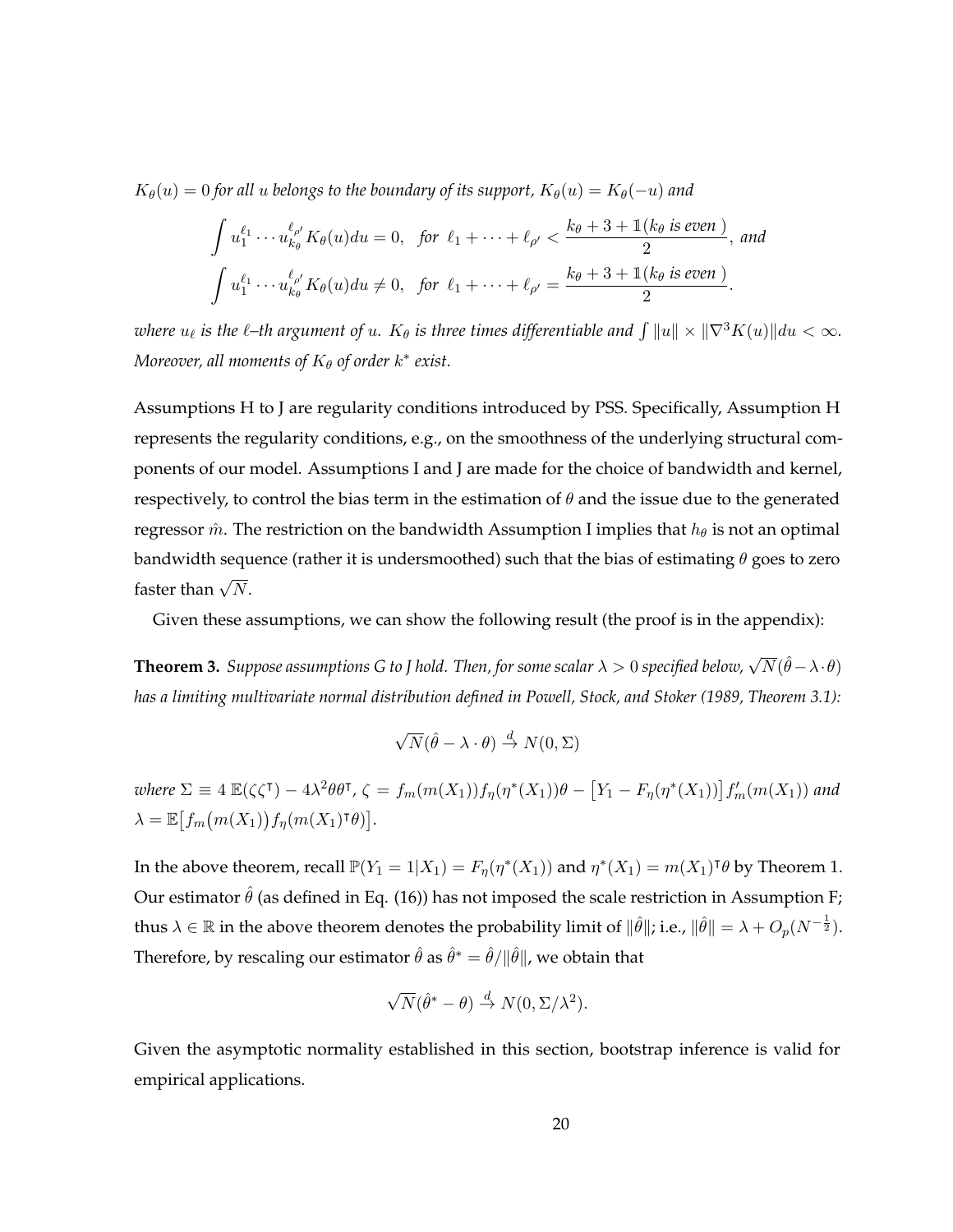Given  $\hat{\theta}^*$ , a nonparametric estimator of  $Q(\cdot)$  directly follows from Eq. [\(13\)](#page-11-2). Namely, let

$$
\hat{Q}(p) = \hat{z}^{\mathsf{T}}(p) \times \hat{\theta}^*, \ \ \forall \ p \in [p + h_p, \overline{p} - h_p].
$$

Because of the  $\sqrt{N}-$ consistency of  $\hat{\theta}^*$ , the estimator  $\hat{Q}(p)$  is asymptotically equivalent to  $\hat{z}^\intercal(p)\!\times\!\theta$ , which converges at a nonparametric rate.<sup>17</sup>

4.1. **Monte Carlo.** The focus of our Monte Carlo is on the semiparametric estimation. In our experiments, let  $u_t(0, X_t, \epsilon_t) = \theta_0 + \epsilon_{0t}$  and  $u_t(1, X_t, \epsilon_t) = X_{1t}\theta_1 + X_{2t}\theta_2 + \epsilon_{1t}$ , where  $X_{1t}, X_{2t}$ are random variables and  $\theta_0, \theta_1, \theta_2 \in \mathbb{R}$ . Moreover, we set the conditional distribution of  $X_{t+1}$ given  $X_t$  and  $Y_t$  as follows: for  $k = 1, 2$ 

$$
X_{k,t+1} = \begin{cases} X_{kt} + \nu_{kt}, & \text{if } Y_t = 0 \\ \nu_{kt} & \text{if } Y_t = 1 \end{cases}
$$

where  $\nu_{1t}$  and  $\nu_{2t}$  conform to a Lognormal (0,1) and a Lognormal (0,4) respectively, and  $\nu_{1t}\bot\nu_{2t}$ . Our assumption on the distribution of  $\epsilon_{dt}$  will vary across the specifications, as detailed below. We set  $\beta = 0.9$  and set the parameter values as follows:  $\theta_0 = 6$ ,  $\theta_1 = 0.5$  and  $\theta_2 = 0.5$ .

Because we cannot estimate the constant  $\theta_0$  in the semiparametric framework, we treat  $\theta_0$  as a nuisance parameter. Let  $\theta = (\theta_1, \theta_2)^{\dagger}$ .  $\theta$  is only identified up to scale in the semiparametric setting. To compare the performance of the semiparametric estimators, we assume the scale of  $\theta$ is known, i.e.,  $\|\theta\| =$ √ 0.5, rather than imposing a different normalization, as assumption [F.](#page-13-1)

Based on this setup, Table [1](#page-21-0) shows a set of Monte Carlo estimates which examines the performance of our estimator, denoted as BSX, under three specifications. In Specification 1 unobservables are distributed as Type I extreme value, with zero mean and unit variance. This corresponds to the typical assumption made in [Rust](#page-25-2) [\(1987\)](#page-25-2) and in many other applications of dynamic discrete-choice models. Specification 2 uses data generated from a model in which unobservables are drawn from an equally-weighted two-component mixture of T1EV distributions, with the first (second) component having a mean of 4 (-4) and standard deviation of 2 (3). Specification 3 is similar, but with mean and variance of (4,2) and (-3,2) across the two components. In these last two specifications, the error distribution is bimodal, and parametric

<sup>&</sup>lt;sup>17</sup>The asymptotic properties of  $\hat{z}^\intercal(p)$  can be established by following [Guerre, Perrigne, and Vuong](#page-23-8) [\(2000\)](#page-23-8), who use nonparametrically estimated pseudo private values to construct a kernel estimator for the density function of bidders' private values in an independent private value auction model.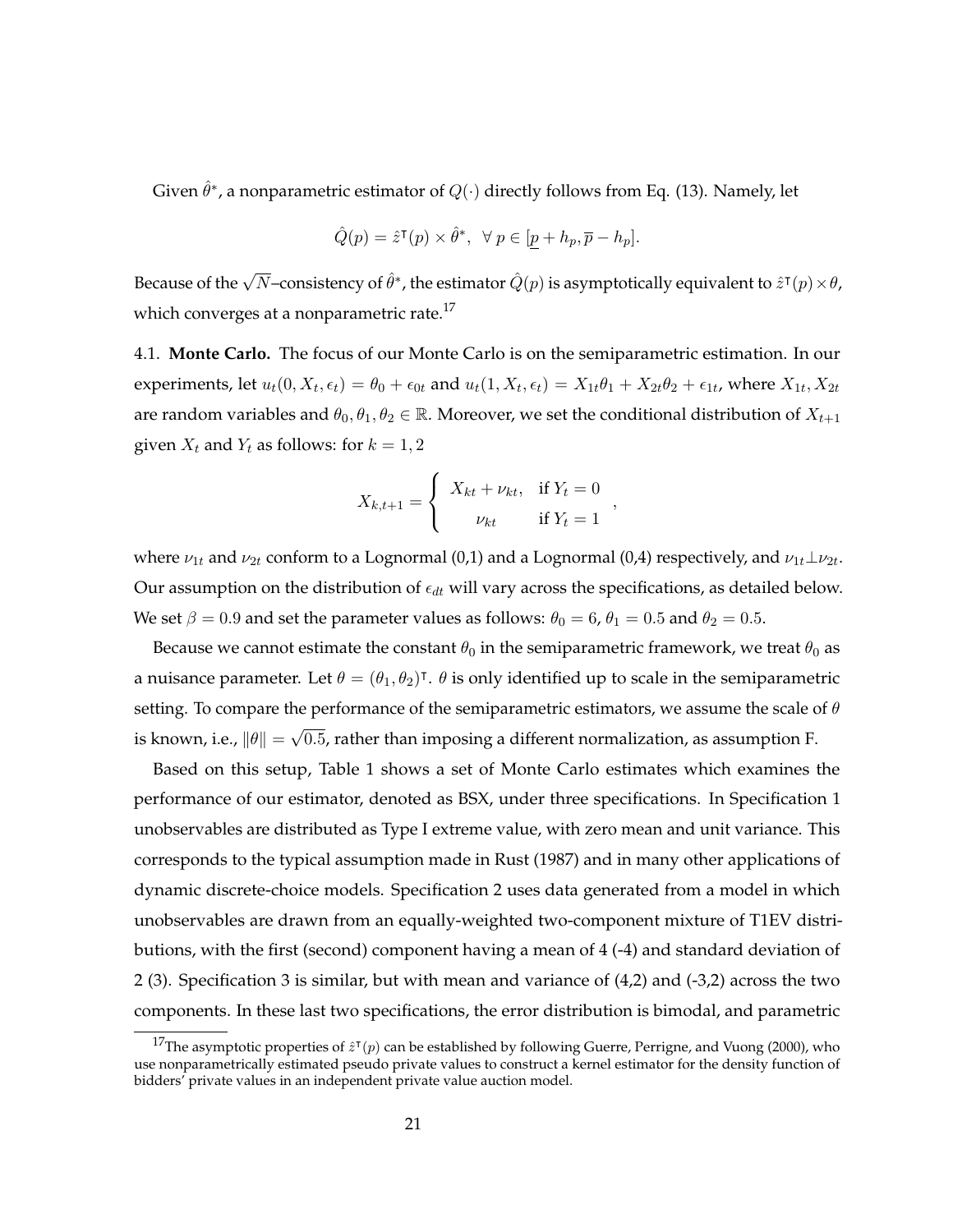<span id="page-21-0"></span>

|             | <b>Specification 1:</b> |            | <b>Specification 2:</b> |            | <b>Specification 3:</b> |            |
|-------------|-------------------------|------------|-------------------------|------------|-------------------------|------------|
|             | Logit                   |            | <b>Bimodal mixture</b>  |            | <b>Bimodal mixture</b>  |            |
| Sample size | $\theta_1$              | $\theta_2$ | $\theta_1$              | $\theta_2$ | $\theta_1$              | $\theta_2$ |
| True Value: | 0.5                     | 0.5        | 0.5                     | 0.5        | 0.5                     | 0.5        |
| $N = 1000$  | 0.487                   | 0.493      | 0.478                   | 0.460      | 0.492                   | 0.462      |
|             | (0.098)                 | (0.102)    | (0.164)                 | (0.182)    | (0.144)                 | (0.155)    |
| $N = 2000$  | 0.490                   | 0.498      | 0.488                   | 0.491      | 0.487                   | 0.492      |
|             | (0.078)                 | (0.058)    | (0.098)                 | (0.076)    | (0.092)                 | (0.074)    |
| $N = 4000$  | 0.495                   | 0.498      | 0.498                   | 0.491      | 0.497                   | 0.492      |
|             | (0.058)                 | (0.058)    | (0.073)                 | (0.076)    | (0.073)                 | (0.074)    |
| Logit-MLE   |                         |            |                         |            |                         |            |
| $N = 4000$  | 0.502                   | 0.502      | 0.215                   | 0.193      | 0.226                   | 0.188      |
|             | (0.031)                 | (0.029)    | (0.02)                  | (0.013)    | (0.018)                 | (0.01)     |

TABLE 1. Monte Carlo Results

This table presents Monte Carlo results for our BSX estimator across different specifications and sample sizes. Specification 1 uses data generated where unobservables are distributed as Type-I extreme value with mean 0 and variance 1. Specifications 2 and 3 use data generated from an equally-weighted mixture of two different T1EV distributions. Each row offers estimates for different sample sizes, except the last row which implements a nested fixed-point MLE estimator under a unimodal logit assumption on unobservables. For each sample size, reported estimates and standard deviations (in parentheses) are computed as the mean across 150 simulation draws.

estimation using either the full-solution or CCP-based methods would be challenging, as the model choice probabilities no longer have a closed-form.

Table [1](#page-21-0) highlights that our estimator is able to identify and estimate  $\theta$  (up to scale) regardless of the underlying distribution of unobservables. Even at smaller sample sizes ( $N = 1000$ ), the estimator performs well, with no marked deterioration relative to larger sample sizes. In the last row, we contrast our results with an MLE estimator under the assumption that unobservables are T1EV (corresponding to Rust's (1987) nested fixed-point estimator). When the model is correctly specified as in Specification 1, the MLE performs well. However when we generate data using the non-logit mixture distributions, as in Specifications 2 and 3, the MLE is misspecified, and we see that this misspecification introduces bias. In contrast to our BSX estimator, which continues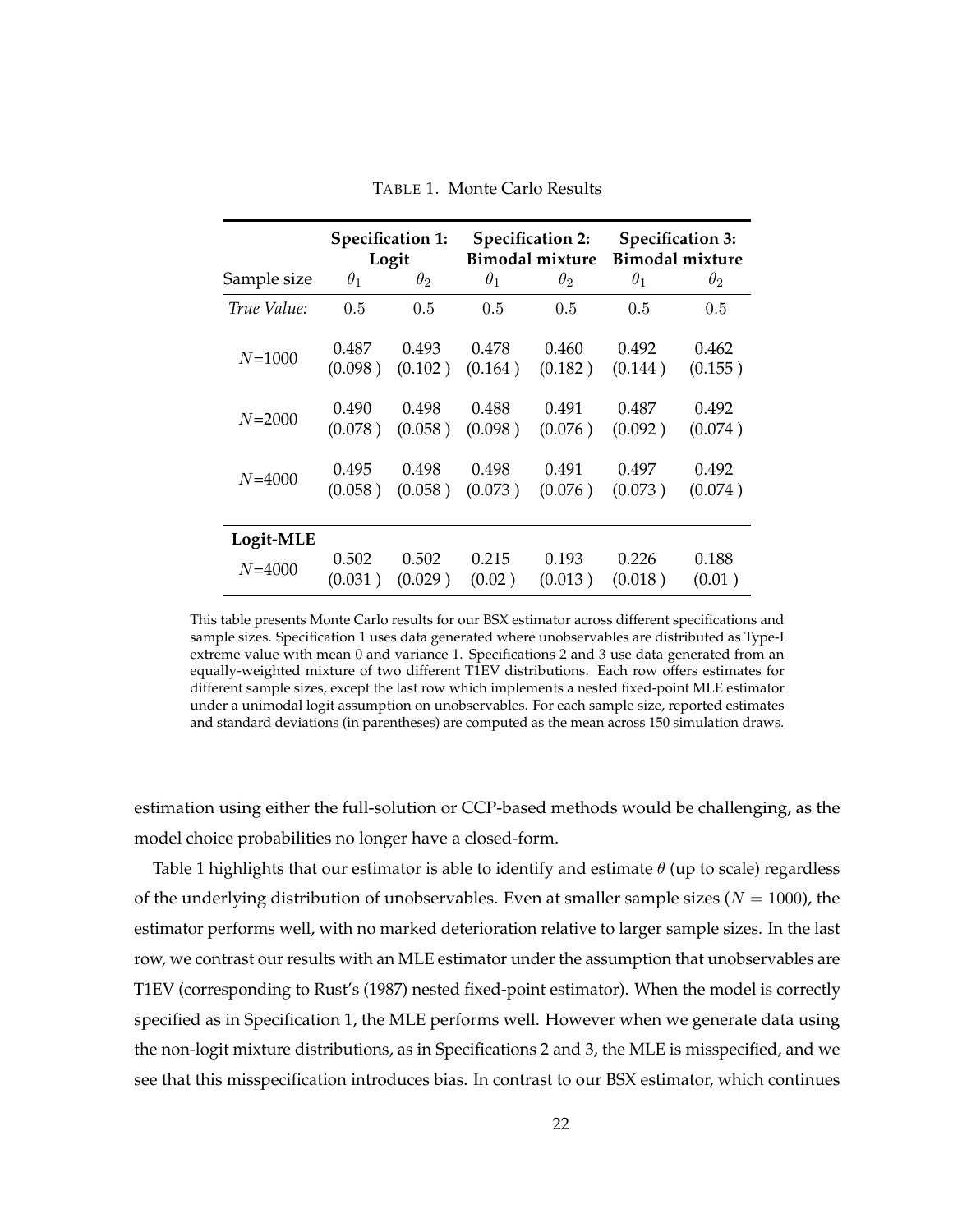to recover parameters up to scale, the MLE performs poorly, attributing parameter values which are in neither absolute nor relative terms close to the true values. $^{18}$ 

Another important benefit of our approach is the short computational time: a single estimation procedure takes about 0.9 seconds when  $N = 1000$ , and grows to about 13 seconds as the sample size increases to  $N = 4000$ . By contrast the MLE estimation of takes close to 30 minutes, as the choice probabilities must be simulated for each trial value of the parameters.

# 5. CONCLUSIONS

In this paper we consider the estimation of dynamic binary discrete choice models in a semiparametric setting, in which the per-period utility functions are parameterized as singleindex functions, but the distribution of the utility shocks is left unspecified and treated as nuisance components of the model. This setup differs from most of the existing work on estimation and identification of dynamic discrete choice models. For identification, we derive a new recursive representation for the unknown quantile function of the utility shocks; our argument requires no additional exclusion restrictions beyond the conditional independence conditions assumed in the typical parametric dynamic-discrete choice literature (e.g. Rust (1987, 1994)). Accordingly, we obtain a single-index representation for the conditional choice probabilities in the model, which permits us to estimate the model using classic estimators from the existing semiparametric binary choice literature.

In particular, we use Powell, Stock and Stoker's [\(1989\)](#page-25-6) kernel-based estimator to estimate the dynamic discrete choice model. We show that the estimator has the same asymptotic properties as PSS's original estimator (for static discrete-choice models), under mild conditions. Significantly, the computational procedure is quite simple, because the estimator for the parameters can be expressed in closed-form. Monte Carlo simulations show that the estimator works well even in moderately-sized samples.

In this paper, we focus on the dynamic binary choice model. An extension to multinomial  $(≥ 3)$  choice appears challenging, because our procedure relies strongly on a threshold-crossing property of the optimal decision rule (eqs. [\(2\)](#page-5-4)-[\(3\)](#page-5-2)). This is natural for binary choice, but not obviously generalizable to multinomial choice settings.

<sup>&</sup>lt;sup>18</sup>Note as well that the MLE procedures estimates the constant parameter  $\theta_0$ , which we did not report in Table [1.](#page-21-0)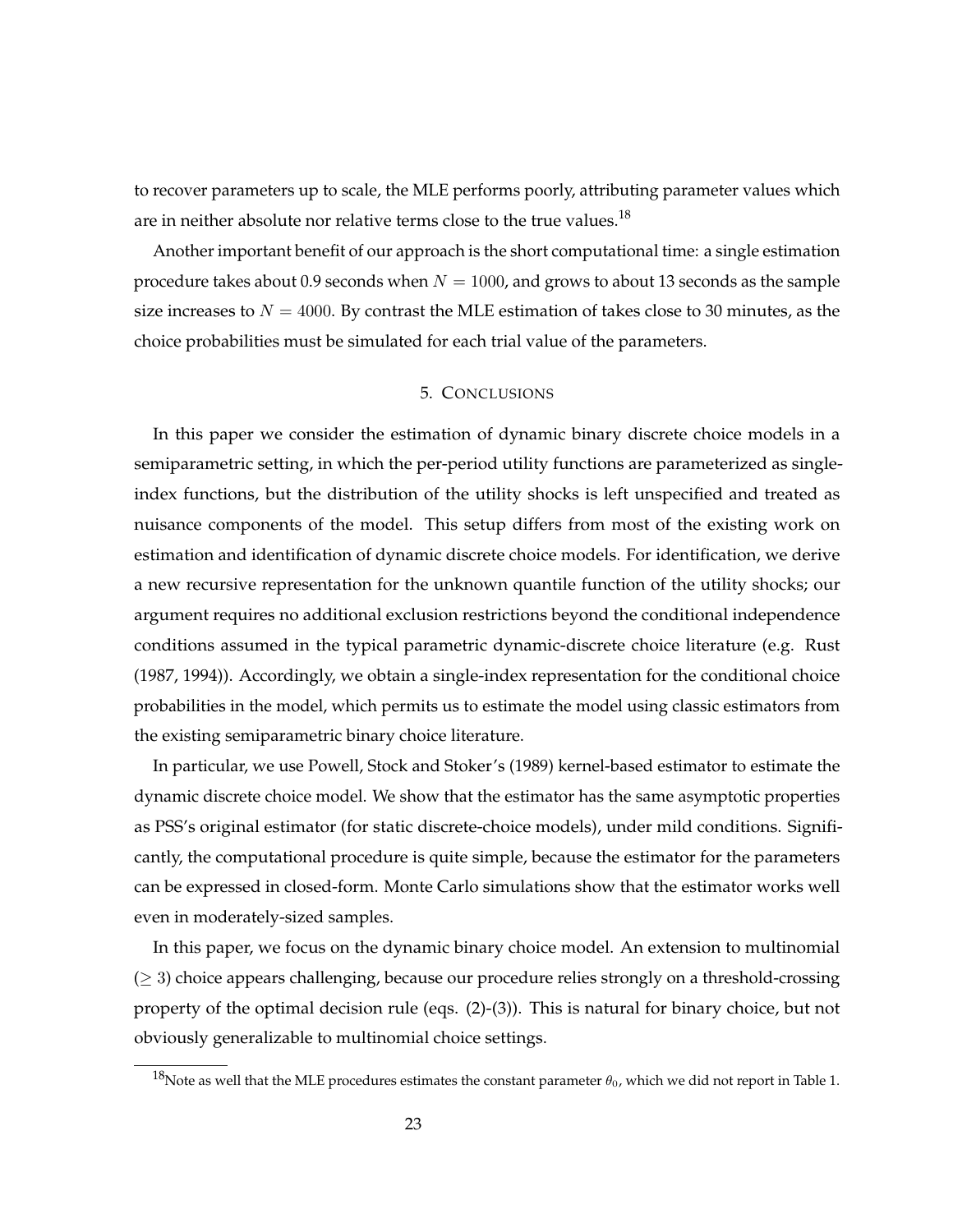In current work, we are using our procedure to estimate a dynamic labor supply model for taxicab drivers, using a large sample of shifts of New York City taxicabs [\(Buchholz, Shum,](#page-23-9) [and Xu](#page-23-9) [\(2018\)](#page-23-9)). Since our estimator works for any dynamic binary choice problem, it may be fruitfully applied to dynamic entry games which have been estimated in the empirical IO literature (eg. [Ryan](#page-25-12) [\(2012\)](#page-25-12), [Collard-Wexler](#page-23-10) [\(2013\)](#page-23-10)), as well as models of technology or new product adoption (eg. [Nair](#page-25-13) [\(2007\)](#page-25-13), [Ryan and Tucker](#page-25-14) [\(2012\)](#page-25-14)). We will explore these possibilities in future work.

### **REFERENCES**

- <span id="page-23-0"></span>AGUIRREGABIRIA, V. (2010): "Another Look at the Identification of Dynamic Discrete Decision Processes: An Application to Retirement Behavior," *Journal of Business and Economic Statistics*, 28(2), 1795–1843.
- <span id="page-23-6"></span>AGUIRREGABIRIA, V., AND P. MIRA (2007): "Sequential estimation of dynamic discrete games," *Econometrica*, pp. 1–53.
- <span id="page-23-7"></span>AI, C., AND X. CHEN (2003): "Efficient estimation of models with conditional moment restrictions containing unknown functions," *Econometrica*, 71(6), 1795–1843.
- <span id="page-23-5"></span>BAJARI, P., L. BENKARD, AND J. LEVIN (2007): "Estimating Dynamic Models of Imperfect Competition," *Econometrica*, 75(5), 1331–1370.
- <span id="page-23-1"></span>BLEVINS, J. (2014): "Nonparametric identification of dynamic decision processes with discrete and continuous choices," *Quantitative Economics*, 5, 531–554.
- <span id="page-23-9"></span>BUCHHOLZ, N., M. SHUM, AND H. XU (2018): "Dymamic Labor Supply of Taxicab Drivers: a Semiparametric Optimal Stopping Model," Working Paper.
- <span id="page-23-2"></span>CHEN, L.-Y. (2017): "Identification of Discrete Choice Dynamic Programming Models with Nonparametric Distribution of Unobservables," *Econometric Theory*, 33, 551–577.
- <span id="page-23-10"></span>COLLARD-WEXLER, A. (2013): "Demand fluctuations in the ready-mix concrete industry," *Econometrica*, 81(3), 1003–1037.
- <span id="page-23-3"></span>DEARING, A. (2019): "Pseudo-Value Functions and Closed-Form CCP Esitmation of Dynamic Discrete Choice Models," Working Paper.
- <span id="page-23-4"></span>FANG, H., AND Y. WANG (2015): "Estimating Dynamic Discrete Choice Models with Hyperbolic Discounting, with an Application to Mammography Decisions," *International Economic Review*, 56(2), 565–596.
- <span id="page-23-8"></span>GUERRE, E., I. PERRIGNE, AND Q. VUONG (2000): "Optimal Nonparametric Estimation of First-Price Auctions," *Econometrica*, 68, 525–74.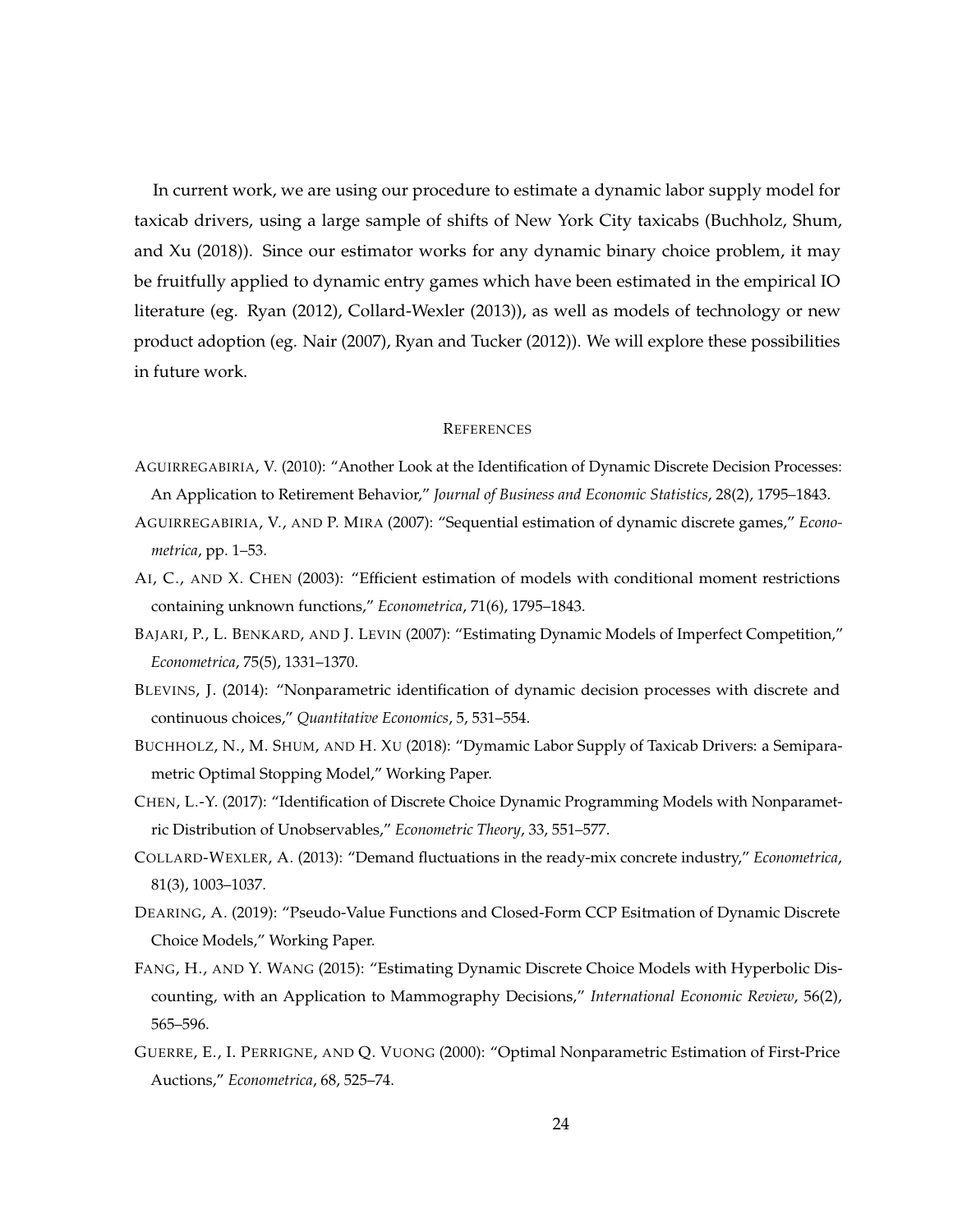- <span id="page-24-11"></span>HANSEN, B. E. (1995): "Rethinking the univariate approach to unit root testing: Using covariates to increase power," *Econometric Theory*, 11(5), 1148–1171.
- <span id="page-24-8"></span>HONG, H., AND M. SHUM (2010): "Pairwise-difference estimation of a dynamic optimization model," *Review of Economic Studies*, 77(1), 273–304.
- <span id="page-24-4"></span>HOROWITZ, J. L. (1992): "A smoothed maximum score estimator for the binary response model," *Econometrica*, pp. 505–531.
- <span id="page-24-9"></span>(2009): *Semiparametric and nonparametric methods in econometrics*. Springer.
- <span id="page-24-7"></span>HOTZ, V. J., AND R. A. MILLER (1993): "Conditional choice probabilities and the estimation of dynamic models," *Review of Economic Studies*, 60(3), 497–529.
- <span id="page-24-15"></span>ICHIMURA, H. (1993): "Semiparametric least squares (SLS) and weighted SLS estimation of single-index models," *Journal of Econometrics*, 58(1), 71–120.
- <span id="page-24-3"></span>ICHIMURA, H., AND L.-F. LEE (1991): "Semiparametric least squares estimation of multiple index models: single equation estimation," in *Nonparametric and semiparametric methods in econometrics and statistics: Proceedings of the Fifth International Symposium in Economic Theory and Econometrics. Cambridge*, pp. 3–49.
- <span id="page-24-6"></span>KLEIN, R., AND R. SPADY (1993): "An efficient semiparametric estimator for binary response models," *Econometrica*, 61(2), 387–421.
- <span id="page-24-12"></span>KRISTENSEN, D. (2010): "Pseudo-maximum likelihood estimation in two classes of semiparametric diffusion models," *Journal of Econometrics*, 156(2), 239–259.
- <span id="page-24-5"></span>LEWBEL, A. (1998): "Semiparametric latent variable model estimation with endogenous or mismeasured regressors," *Econometrica*, pp. 105–121.
- <span id="page-24-0"></span>MAGNAC, T., AND D. THESMAR (2002): "Identifying dynamic discrete decision processes," *Econometrica*, 70(2), 801–816.
- <span id="page-24-14"></span>MAMMEN, E., C. ROTHE, AND M. SCHIENLE (2016): "Semiparametric estimation with generated covariates," *Econometric Theory*, 32(5), 1140–1177.
- <span id="page-24-13"></span>MAMMEN, E., C. ROTHE, M. SCHIENLE, ET AL. (2012): "Nonparametric regression with nonparametrically generated covariates," *The Annals of Statistics*, 40(2), 1132–1170.
- <span id="page-24-1"></span>MANSKI, C. (1975): "Maximum score estimation of the stochastic utility model of choice," *Journal of Econometrics*, 3(3), 205–228.
- <span id="page-24-2"></span>(1985): "Semiparametric analysis of discrete response:: Asymptotic properties of the maximum score estimator," *Journal of Econometrics*, 27(3), 313–333.
- <span id="page-24-10"></span>MANSKI, C. (1988): "Identification of Binary Response Models," *Journal of the American Statistical Association*, 83, 729–738.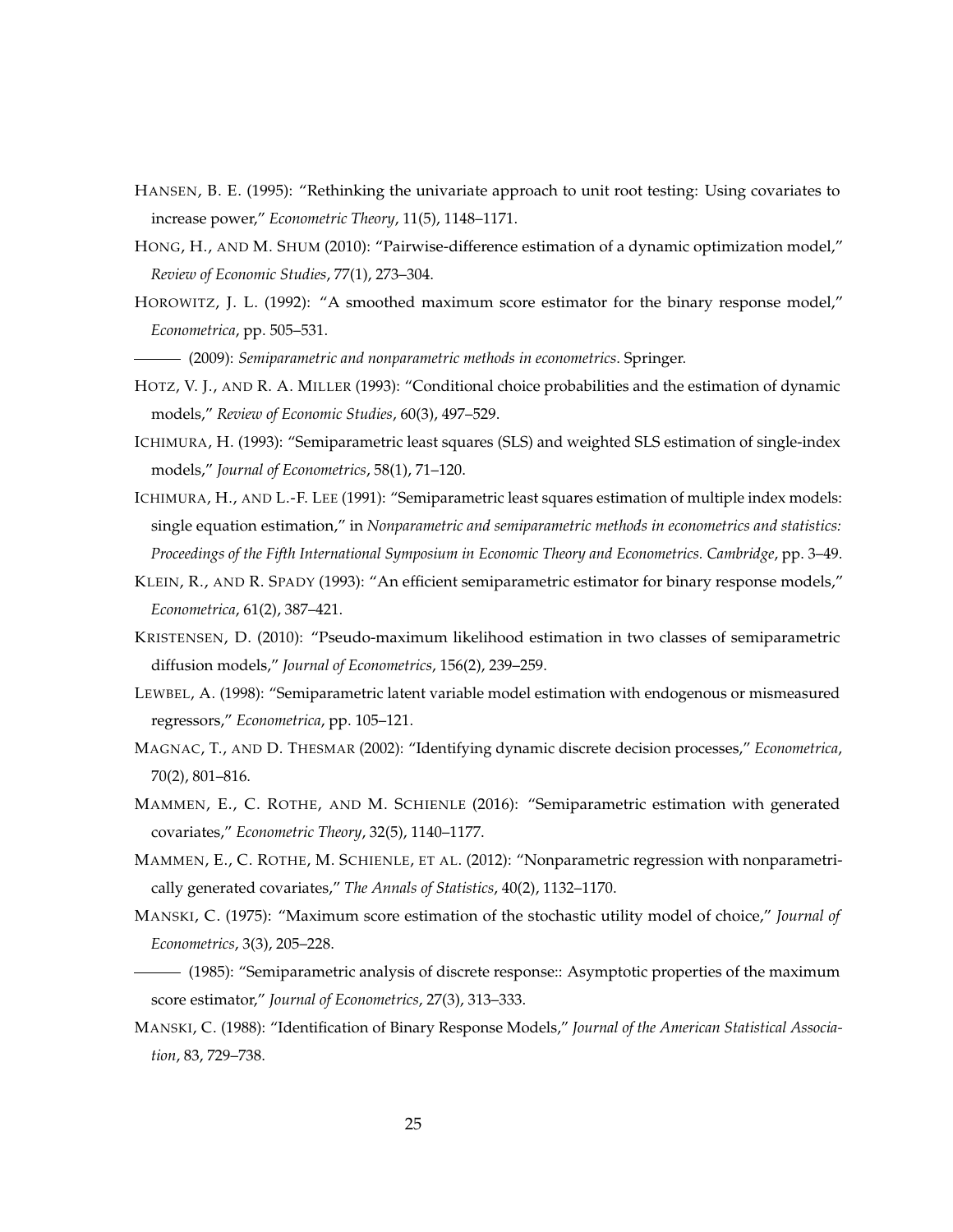<span id="page-25-4"></span>MCFADDEN, D. (1978): *Modelling the choice of residential location*. Institute of Transportation Studies, University of California.

- <span id="page-25-9"></span>MIESSI SANCHES, F. A., D. J. SILVA, AND S. SRISUMA (2016): "Ordinary least squares estimation of a dynamic game model," *International Economic Review*, 57(2), 623–634.
- <span id="page-25-13"></span>NAIR, H. (2007): "Intertemporal price discrimination with forward-looking consumers: Application to the US market for console video-games," *Quantitative Marketing and Economics*, 5(3), 239–292.
- <span id="page-25-8"></span>NORETS, A., AND X. TANG (2014): "Semiparametric Inference in dynamic binary choice models," *Review of Economic Studies*, 81(3), 1229–1262.
- <span id="page-25-1"></span>PAKES, A. (1986): "Patents as Options: Some Estimates of the Value of Holding European Patent Stocks," *Econometrica*, 54(4), 755–84.
- <span id="page-25-10"></span>PAKES, A., M. OSTROVSKY, AND S. BERRY (2007): "Simple estimators for the parameters of discrete dynamic games (with entry/exit examples)," *the RAND Journal of Economics*, 38(2), 373–399.
- <span id="page-25-11"></span>PESENDORFER, M., AND P. SCHMIDT-DENGLER (2008): "Asymptotic least squares estimators for dynamic games," *Review of Economic Studies*, 75(3), 901–928.
- <span id="page-25-6"></span>POWELL, J., J. STOCK, AND T. STOKER (1989): "Semiparametric estimation of index coefficients," *Econometrica*, pp. 1403–1430.
- <span id="page-25-2"></span>RUST, J. (1987): "Optimal replacement of GMC bus engines: An empirical model of Harold Zurcher," *Econometrica*, pp. 999–1033.
- <span id="page-25-3"></span>(1994): "Structural estimation of Markov decision processes," *Handbook of econometrics*, 4(4), 3081–3143.
- <span id="page-25-12"></span>RYAN, S. (2012): "The Costs of Environmental Regulation in a Concentrated Industry," *Econometrica*, 80, 1019–1061.
- <span id="page-25-14"></span>RYAN, S. P., AND C. TUCKER (2012): "Heterogeneity and the dynamics of technology adoption," *Quantitative Marketing and Economics*, 10(1), 63–109.
- <span id="page-25-7"></span>SRISUMA, S., AND O. LINTON (2012): "Semiparametric estimation of Markov decision processes with continuous state space," *Journal of Econometrics*, 166(2), 320–341.
- <span id="page-25-0"></span>WOLPIN, K. I. (1984): "An estimable dynamic stochastic model of fertility and child mortality," *Journal of Political Economy*, pp. 852–874.
- <span id="page-25-15"></span>ZEMYAN, S. M. (2012): *The classical theory of integral equations: a concise treatment*. Springer Science & Business Media.

<span id="page-25-5"></span><sup>(1980): &</sup>quot;Econometric models for probabilistic choice among products," *Journal of Business*, pp. S13–S29.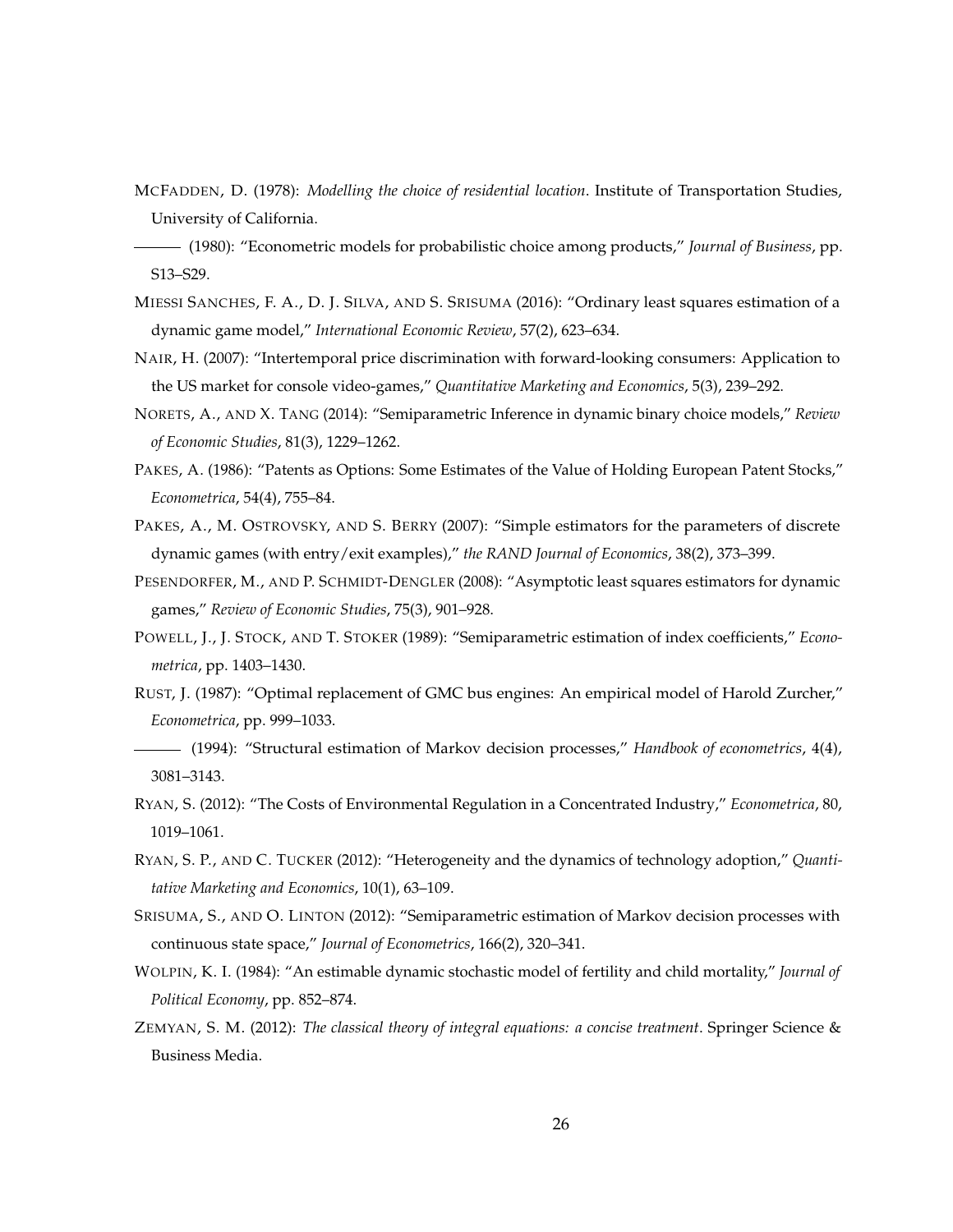## APPENDIX A. PROOFS

#### A.1. **Proof of Lemma [1.](#page-6-2)**

*Proof.* First, the resolvent kernel  $R^*$  is well–defined. This is because  $\beta^{s-1}f_{X^{[s]}|X}(x'|x) \to 0$  as  $s \to +\infty$ . Under the assumptions on  $W_d^\dag$  $\mathcal{A}_{d}^{[s]}$  in the statement of the Lemma, the solution  $V^{e}(x)$  is also well defined.

Because it is straightforward to verify that the solution in the lemma solves eq. [\(5\)](#page-5-1), Hence, it suffices to show the uniqueness of the solution. Eq. [\(5\)](#page-5-1) can be rewritten as

$$
V^{e}(x) = u^{e}(x) + \beta \cdot \int V^{e}(x') \cdot f_{X'|X}(x'|x) dx', \ \ \forall \ x \in \mathscr{S}_{X},
$$

which is an FIE–2. Then, we apply the method of Successive Approximation (see e.g. [Zemyan, 2012\)](#page-25-15). Specifically, let  $V^*(\cdot)$  be an alternative solution to [\(5\)](#page-5-1). Then, we have

$$
V^*(x) = u^e(x) + \beta \int_{\mathscr{S}_X} V^*(x') \cdot f_{X'|X}(x'|x) dx'.
$$

Let  $\nu(x) = V^e(x) - V^*(x)$ . Then  $\nu(x)$  satisfies the following equation:

$$
\nu(x) = \beta \int_{\mathscr{S}_X} \nu(x') \cdot f_{X'|X}(x'|x) dx'.
$$

It suffices to show that  $\nu(\cdot)$  has the unique solution:  $\nu(x) = 0$ . To see this, we substitute the left–hand side as an expression of  $\nu$  into the integrand:

$$
\nu(x)=\beta^2\int_{\mathscr{S}_X}\int_{\mathscr{S}_X}\nu(\tilde{x})\cdot f_{X'|X}(\tilde{x}|x')d\tilde{x}\cdot f_{X'|X}(x'|x)dx'=\beta^2\int_{\mathscr{S}_X}\nu(x')\cdot f_{X^{[2]}|X}(x'|x)dx'.
$$

Repeating this process, then we have: for all  $t \geq 1$ 

$$
\nu(x) = \beta^t \int_{\mathscr{S}_X} \nu(x') \cdot f_{X^{[t]}|X}(x'|x) dx'.
$$

Along the optimal stationary Markov path,  $f_{X^{[t]}|X}(x'|x)$  converges to  $f_X(x')$  as  $t \to \infty$ . Hence, the right–hand side converges to zero as t goes to infinity. It follows that  $\nu(x) = 0$  for all  $x \in \mathscr{S}_X$ .

#### A.2. **Proof of Lemma [4.](#page-11-3)**

*Proof.* Eq. [\(12\)](#page-11-1) is an FIE–2. By Assumption [D](#page-11-0) and Theorem of Successive Approximation (see e.g. [Zemyan,](#page-25-15) [2012,](#page-25-15) Theorem 2.3.1), it has a unique solution [\(13\)](#page-11-2).  $\square$ 

A.3. **Proof of Theorem [3.](#page-19-0)** The estimator is defined in [\(16\)](#page-17-0). For the consistency of  $\hat{\theta}$ , we need  $h_{\theta} \to 0$ ,  $Nh_{\theta}^{k_{\theta}+1}\to\infty$  and  $\mathbb{E}|\hat{m}(X_{11})-m(X_{11})|=o(h_{\theta})$  as  $N\to\infty.$  The last condition ensures the estimation error in  $\hat{m}$  is negligible.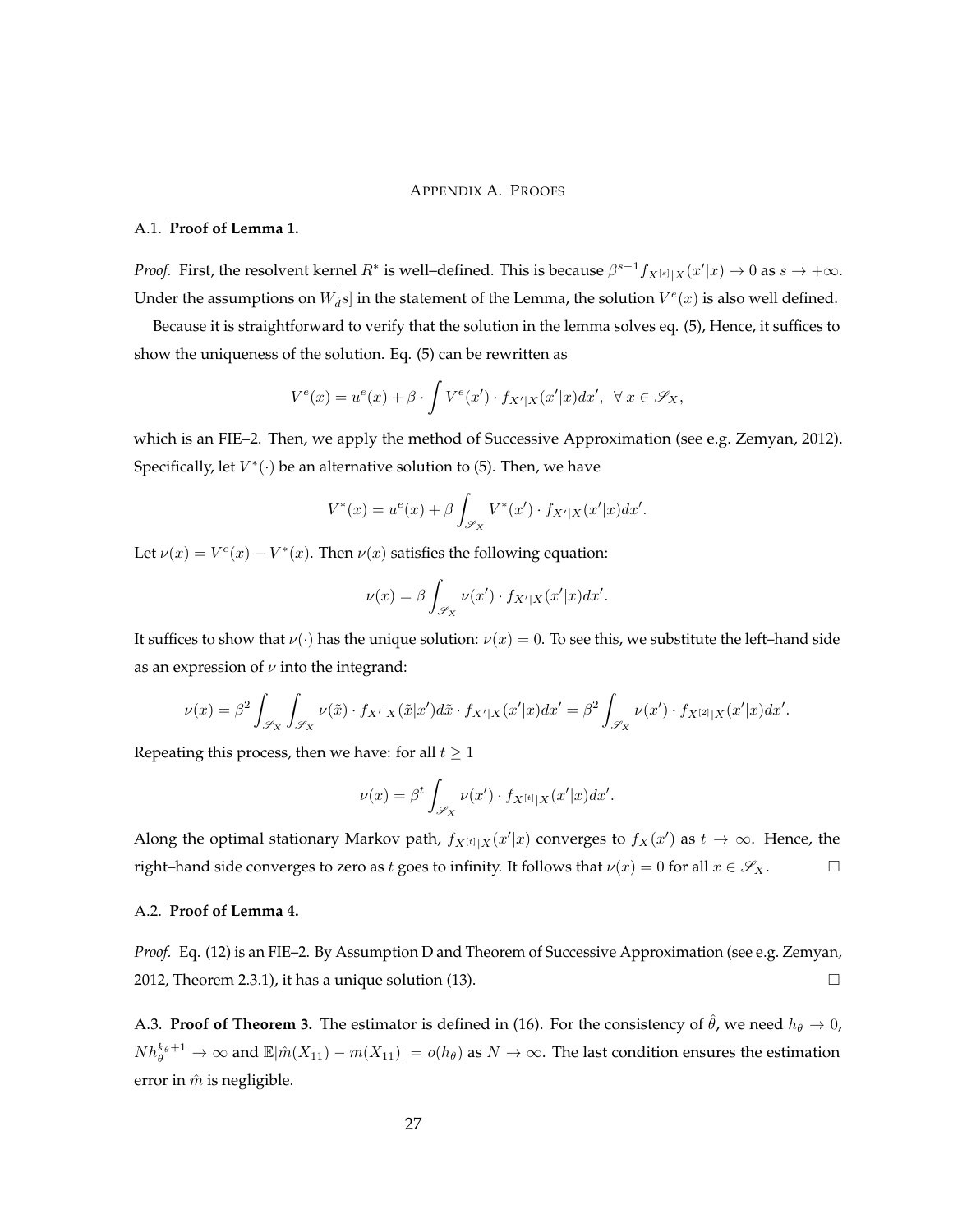We now establish the limiting distribution of  $\hat{\theta}$ . Let  $\tilde{\theta}$  be the infeasible estimator

$$
\tilde{\theta} = -\frac{2}{N(N-1)} \sum_{i=1}^{N} \sum_{j \neq i} \left[ \frac{1}{h_{\theta}^{k_{\theta}+1}} \times \nabla K_{\theta} \left( \frac{m(X_{i1}) - m(X_{j1})}{h_{\theta}} \right) \times Y_{j1} \right].
$$

The asymptotic analysis for  $\tilde{\theta}$  was done in [Powell, Stock, and Stoker](#page-25-6) [\(1989\)](#page-25-6). They show that the variance term in  $\tilde\theta$  has the order  $N^{-{1\over2}}$  if  $Nh_{\theta}^{k_{\theta}+2}\to\infty$ , while the bias term has the order  $h_{\theta}^p.$  Therefore, if  $N^{\frac{1}{2}}h^p_\theta\to 0$ , then the bias term disappear faster than  $N^{-\frac{1}{2}}.$  The leading term left is the variance term and the  $\tilde{\theta}$  converges at the rate  $N^{-\frac{1}{2}}.$  Our arguments piggybacks off of this argument, as we will show here that  $N^{\frac{1}{2}}(\hat\theta-\theta)$  is identical to  $N^{\frac{1}{2}}(\tilde\theta-\theta)$  by a negligible factor; that is, our estimator and the infeasible estimator have the same limiting distribution (corresponding to that derived in [Powell, Stock, and Stoker](#page-25-6) [\(1989\)](#page-25-6)).

By Taylor expansion of order two with integral remainder, we have

$$
\hat{\theta} = \tilde{\theta} - \frac{2}{N(N-1)} \sum_{i=1}^{N} \sum_{j \neq i} \left[ \frac{1}{h_{\theta}^{k_{\theta}+2}} \nabla^{2} K_{\theta} \left( \frac{m(X_{i1}) - m(X_{j1})}{h_{\theta}} \right) \times Y_{j1} \times (\hat{m}(X_{i1}) - m(X_{i1})) \right] + \frac{2}{N(N-1)} \sum_{i=1}^{N} \sum_{j \neq i} \left[ \frac{1}{h_{\theta}^{k_{\theta}+2}} \nabla^{2} K_{\theta} \left( \frac{m(X_{i1}) - m(X_{j1})}{h_{\theta}} \right) \times Y_{j1} \times (\hat{m}(X_{j1}) - m(X_{j1})) \right] + O_{p}(h_{\theta}^{-3} \times \mathbb{E} || \hat{m}(X) - m(X) ||^{2}) \equiv \tilde{\theta} + \mathbb{A}_{1} + \mathbb{A}_{2} + \mathbb{B} \quad (17)
$$

In the above derivation, the order for the remainder term  $\mathbb B$  comes from the expression of  $\mathbb E|\mathbb B|$ . We will show that  $\mathbb{A}_1 + \mathbb{A}_2 + \mathbb{B}$  are all  $o_p(N^{-\frac{1}{2}})$  implying  $N^{\frac{1}{2}}(\hat{\theta} - \tilde{\theta})$  is negligible. First, by Assumption [G\(](#page-18-0)i),  $\mathbb{B} = o_p(N^{-\frac{1}{2}}).$ 

Next we show  $\mathbb{A}_1$  and  $\mathbb{A}_2=o_p(N^{-\frac{1}{2}}).$  For simplicity, we only provide an argument for  $\mathbb{A}_1$  (that for  $\mathbb{A}_2$ is analogous).

Define

$$
\tilde{A}_1 \equiv -\frac{2}{N(N-1)} \sum_{i=1}^N \sum_{j \neq i} \left[ \frac{1}{h_{\theta}^{k_{\theta}+2}} \nabla^2 K_{\theta} \left( \frac{m(X_{i1}) - m(X_{j1})}{h_{\theta}} \right) Y_{j1} \times \left[ \mathbb{E}[\hat{m}(X_{i1}) | X_{i1}, X_{j1}, Y_{j1}] - m(X_{i1}) \right] \right]
$$

Clearly  $\mathbb{E}(\mathbb{A}_1)=\mathbb{E}(\tilde{\mathbb{A}}_1)$ . Following [Powell, Stock, and Stoker](#page-25-6) [\(1989\)](#page-25-6), we now establish two properties:

(a) : 
$$
\tilde{A}_1 = o_p(N^{-1/2});
$$
  
\n(b) :  $N \times \text{Var}(A_1 - \tilde{A}_1) \to 0,$ 

which together imply  $\mathbb{A}_1 = o_p(N^{-1/2})$ .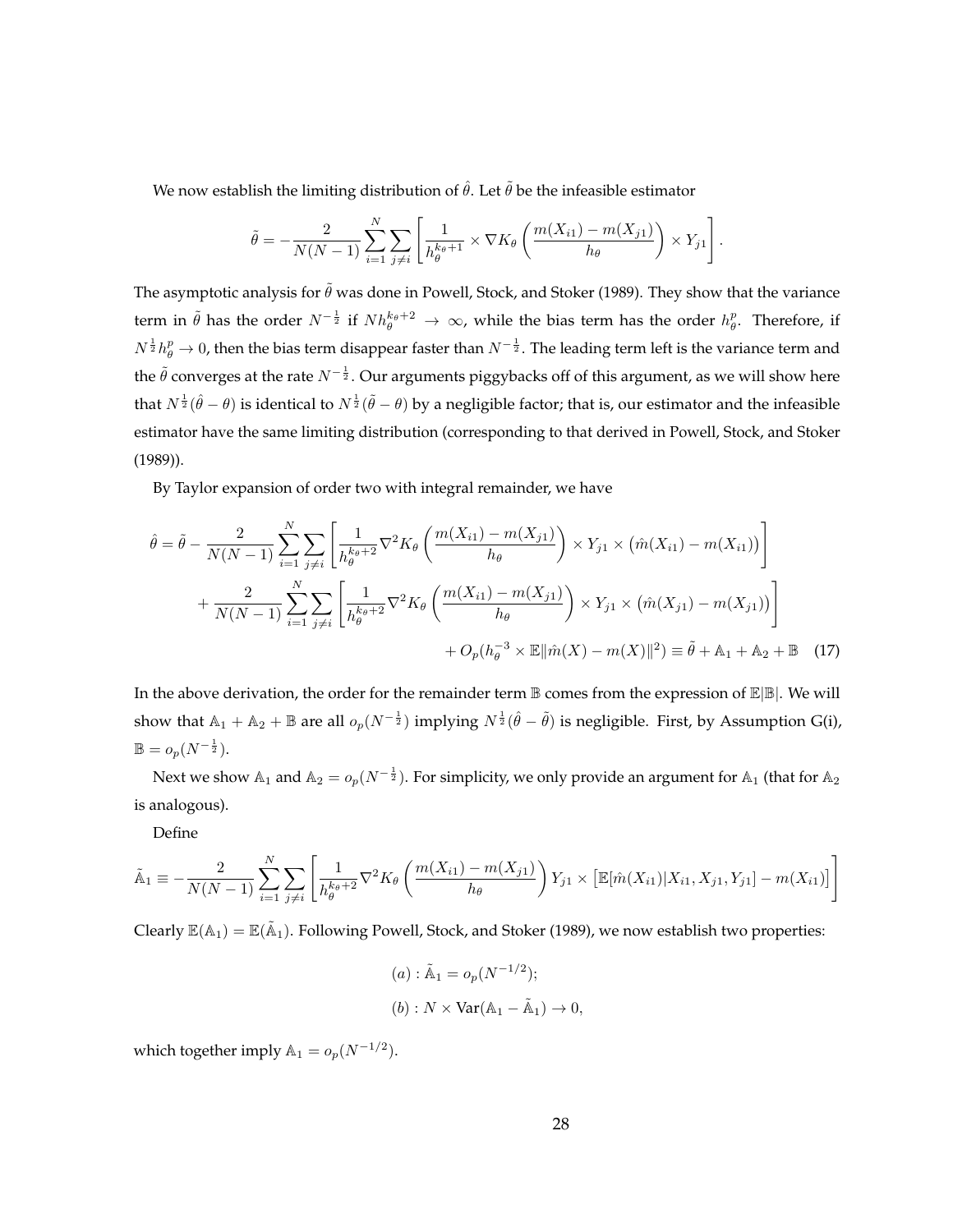For property (a), note that

$$
\mathbb{E}[\hat{m}(X_{i1})|X_{i1}, X_{j1}, Y_{j1}] = \mathbb{E}[\hat{m}_{i,-j}(X_{i1})|X_{i1}, X_{j1}, Y_{j1}] + o_p(N^{-\frac{1}{2}}h_\theta^2) = \mathbb{E}[\hat{m}_{i,-j}|X_{i1}] + o_p(N^{-\frac{1}{2}}h_\theta^2)
$$

where  $\hat{m}_{i,-j}$  is the nonparametric estimator  $\hat{m}(X_{i1})$ , except for leaving the  $s$ -th observation out of the sample in its construction. Then, we have

$$
\tilde{A}_1 = -\frac{2}{N(N-1)} \sum_{i=1}^N \sum_{j \neq i} \left[ \frac{1}{h_{\theta}^{k_{\theta}+2}} \nabla^2 K_{\theta} \left( \frac{m(X_{i1}) - m(X_{j1})}{h_{\theta}} \right) Y_{j1} \left[ \mathbb{E}[\hat{m}_{i,-j}|X_{i1}] - m(X_{i1}) \right] \right] + o_p(N^{-\frac{1}{2}})
$$
\n
$$
\equiv \mathbb{C}_1 + o_p(N^{-\frac{1}{2}}).
$$

Because

$$
\mathbb{E} \|C_1\| \leq 2 \mathbb{E} \left\| \frac{1}{h_{\theta}^{k_{\theta}+2}} \nabla^2 K_{\theta} \left( \frac{m(X_{i1}) - m(X_{j1})}{h_{\theta}} \right) \left[ \mathbb{E}[\hat{m}_{i,-j}|X_{i1}] - m(X_{i1})] \right\| \right\}
$$
  

$$
\leq 2 \overline{C} \times \frac{1}{h_{\theta}^2} \mathbb{E} \| \mathbb{E}[\hat{m}_{1,-2}(X_{11})|X_{11}] - m(X_{11}) \|
$$

for some positive  $\overline{C}<\infty.$  Hence, by Assumption [G\(](#page-18-0)ii), property (a) obtains.

For property (b), note that

$$
\mathbb{A}_1 - \tilde{\mathbb{A}}_1 \equiv -\frac{2}{N(N-1)} \sum_{i=1}^N \sum_{j \neq i} a_{ij} \times \left[ \hat{m}(X_{i1}) - \mathbb{E}[\hat{m}(X_{i1}) | X_{i1}] \right] + o_p(N^{-\frac{1}{2}}) \equiv \mathbb{C}_2 + o_p(N^{-\frac{1}{2}}),
$$

where  $a_{ij} = \frac{1}{i k \theta}$  $\frac{1}{h_\theta^{k_\theta+2}} \nabla^2 K_\theta\left(\frac{m(X_{i1})-m(X_{j1})}{h_\theta}\right)$  $\frac{(-m(X_{j1})}{h_{\theta}}\Big)Y_{j1}.$ Clearly,

$$
\begin{split}\n\text{Var}(\mathbb{C}_{2}) &= \frac{4}{N^{2}(N-1)^{2}} \sum_{i=1}^{N} \sum_{j\neq i} \text{Var}\Big(a_{ij} \times \big[\hat{m}(X_{i1}) - \mathbb{E}[\hat{m}(X_{i1})|X_{i1}]\big]\Big) \\
&+ \frac{4}{N^{2}(N-1)^{2}} \sum_{i=1}^{N} \sum_{j\neq i} \sum_{j'\neq i,j} \text{Cov}\Big(a_{ij}\big[\hat{m}(X_{i1}) - \mathbb{E}[\hat{m}(X_{i1})|X_{t}]\big], a_{ij'}\big[\hat{m}(X_{i1}) - \mathbb{E}[\hat{m}(X_{i1})|X_{t}]\big]\Big) \\
&+ \frac{4}{N^{2}(N-1)^{2}} \sum_{i=1}^{N} \sum_{j\neq i} \sum_{i'\neq i,j} \sum_{j'\neq i,j,i'} \text{Cov}\Big(a_{ij}\big[\hat{m}(X_{i1}) - \mathbb{E}[\hat{m}(X_{i1})|X_{i1}]\big], a_{i'j'}\big[\hat{m}(X_{i'1}) - \mathbb{E}[\hat{m}(X_{i'1})|X_{i'1}]\big]\Big) \\
&= O(N^{-2}h_{\theta}^{-k_{\theta}-4}) \times \text{Var}\big(\hat{m}(X_{11}) - \mathbb{E}[\hat{m}(X_{11})|X_{11}]\big) \\
&+ \frac{4(N-2)}{N(N-1)} \text{Cov}\Big(a_{12}\big[\hat{m}(X_{11}) - \mathbb{E}[\hat{m}(X_{11})|X_{11}]\big], a_{13}\big[\hat{m}(X_{11}) - \mathbb{E}[\hat{m}(X_{11})|X_{11}]\big]\Big) \\
&+ \frac{(N-2)(N-3)}{N(N-1)} \text{Cov}\Big(a_{12}\big[\hat{m}(X_{11}) - \mathbb{E}[\hat{m}(X_{11})|X_{11}]\big], a_{34}\big[\hat{m}(X_{31}) - \mathbb{E}[\hat{m}(X_{31})|X_{31}]\big]\Big).\n\end{split}
$$